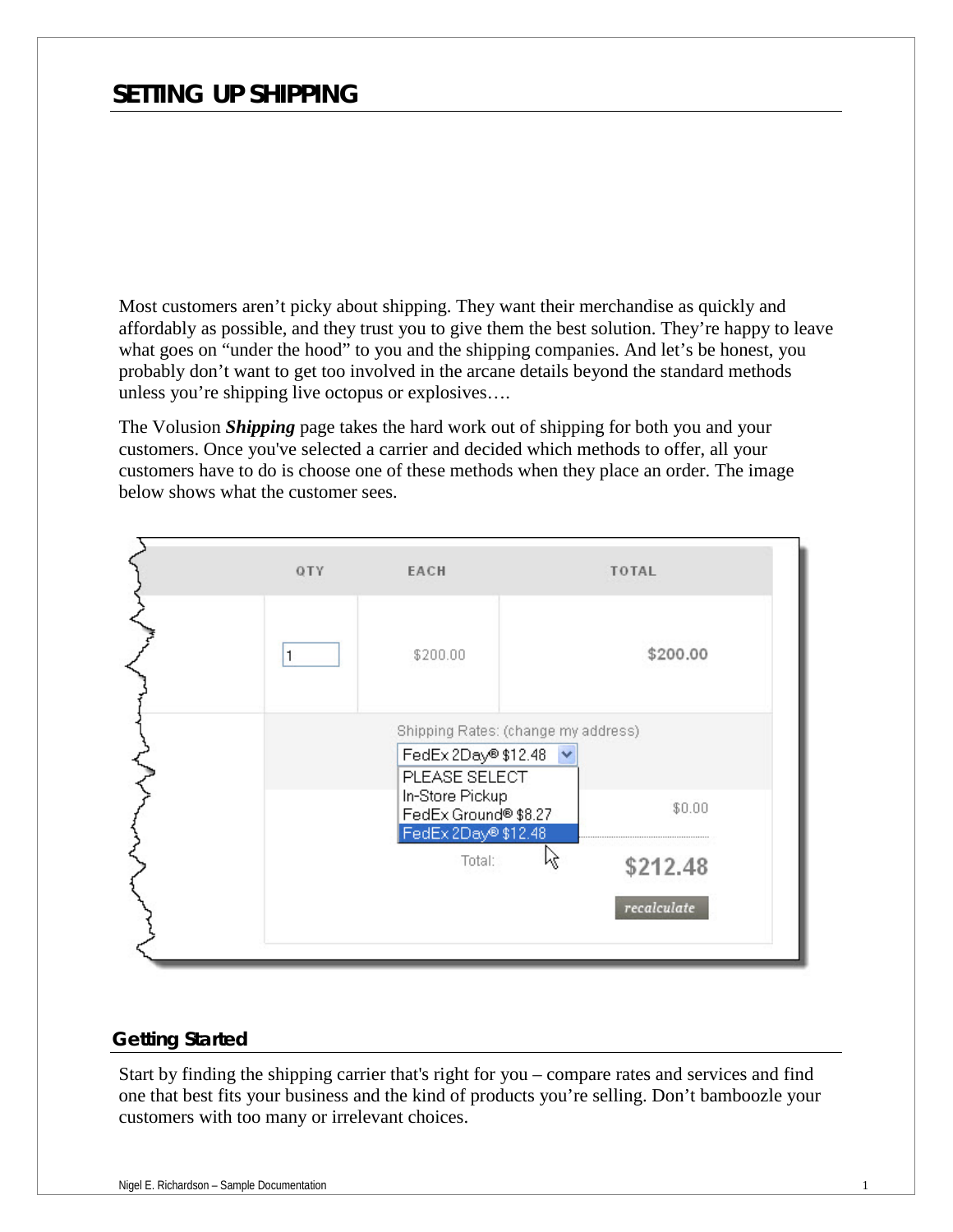Once you've chosen the best carrier(s) for you and your customers, you can begin setting up your store's shipping settings.

To get started, go to **Settings > Shipping** in your **Admin Area**. The tools you'll be using to configure your shipping settings are detailed below.

# **Shipping To**

Whether you're shipping merchandise across town or across the world, the **Shipping To** tab lets you choose from a wide variety of destination countries and regions.

Choose your shipping destinations by highlighting countries in the **Inactive** list and moving them to **Active** with the left arrow button.

| List All Countries Later List All States<br><b>Active Countries</b> |                     | <b>Inactive Countries</b>                                                                                                                                                                                                                                      |  |
|---------------------------------------------------------------------|---------------------|----------------------------------------------------------------------------------------------------------------------------------------------------------------------------------------------------------------------------------------------------------------|--|
| <b>United States</b>                                                | $\sqrt{h_{\gamma}}$ | <b>United Arab Emirates</b><br><b>United Kingdom</b><br>Uruguay<br>US Virgin Islands<br><b>Uzbekistan</b><br>Vanuatu<br>$\blacktriangleright$<br>Vatican City State<br>Venezuela<br>Vietnam<br>Virgin Gorda<br>Wake Island<br>Wales<br>Wallis & Futuna Islands |  |

If you need to add a country or regions that isn't listed, click **List All Countries** or **List All States** and create it there.

# **Adding a Country**

When creating your own country settings, you need to enter the country's information, as follows:

| <b>Name</b>                    | The name for the country into this field.                                                                                                                                     |
|--------------------------------|-------------------------------------------------------------------------------------------------------------------------------------------------------------------------------|
| <b>ISO CODE</b>                | The 2-character, abbreviation used internationally for a<br>particular country.                                                                                               |
| <b>USPS CODE</b>               | The full name given to the country by the United States<br>Postal Service. Note that this field is required whether or<br>not USPS rates and shipping methods are being used. |
| <b>Country Is Local Region</b> | Enable this option to assign a country as your store's local<br>region - which should be the country your store operates<br>from.                                             |
| Active                         | Enable to make this country active within your Volusion<br>store.                                                                                                             |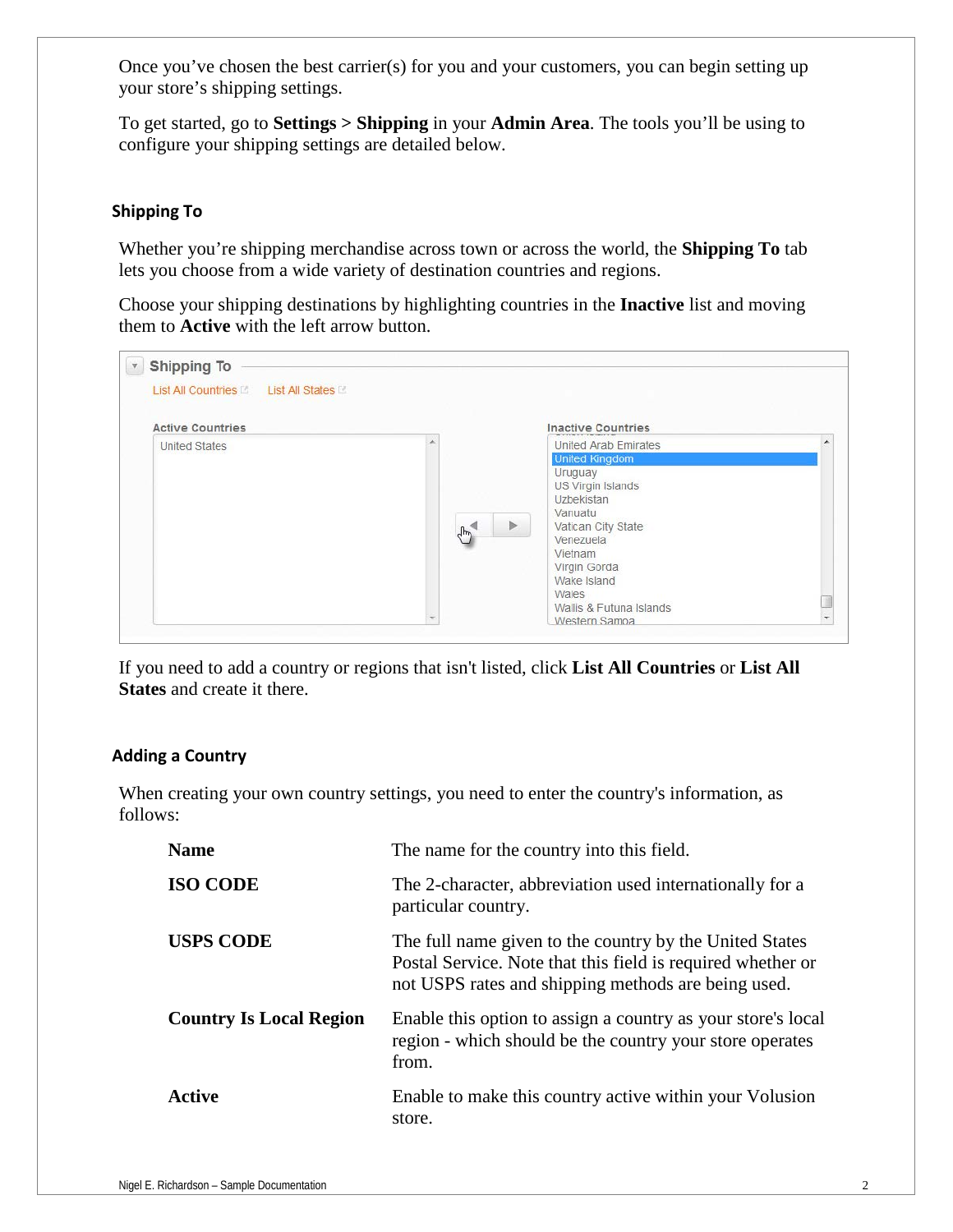**State Province Text** When configuring countries that have states, provinces or other regions, and require them to be provided for shipping information, enter how these regions should be addressed (e.g. state, province, prefecture, principality, etc).

When you're finished setting up your new country, click **Save**.

#### **Adding a State or Province**

When configuring a new state, province or region, you will need to edit the following settings:

| <b>Country ID</b>            | Select from this drop down menu the country in which the<br>state/province/region is located. |
|------------------------------|-----------------------------------------------------------------------------------------------|
| <b>State Name</b>            | The state's name.                                                                             |
| <b>State Code</b>            | The state/province/region's abbreviation as used by its<br>parent country's postal system.    |
| <b>State Is Local Region</b> | Enable if the state/province/region's is your local region for<br>your business.              |

When you're finished setting up your new state, click **Save**.

#### **Shipping Origin**

Enter your name, company name, and company address. If you plan to use Live Rates**,** you must enter a valid shipping address.

If you ship from a warehouse with a different location or use a third-party fulfillment or shipping service, enable **Use a Different Origin for Shipping Rate Calculation**, and enter its location. This lets you define the base location for your business while providing a separate origin for proper shipping cost calculation.

| Name              |         |                          |             | $\boxtimes$ Use a different origin for calculating shipping rates. |                          |
|-------------------|---------|--------------------------|-------------|--------------------------------------------------------------------|--------------------------|
| Company Name      |         |                          | Country     | United States                                                      | $\overline{\phantom{a}}$ |
| Address 1         |         |                          | State       | TX                                                                 |                          |
| Address 2         |         |                          | City        | Austin                                                             |                          |
| Country           | Albania | $\overline{\phantom{0}}$ | Postal Code | 78759                                                              |                          |
| State / Province  |         |                          |             |                                                                    |                          |
| City              |         |                          |             |                                                                    |                          |
| Zip / Postal Code |         |                          |             |                                                                    |                          |
| Phone Number      |         |                          |             |                                                                    |                          |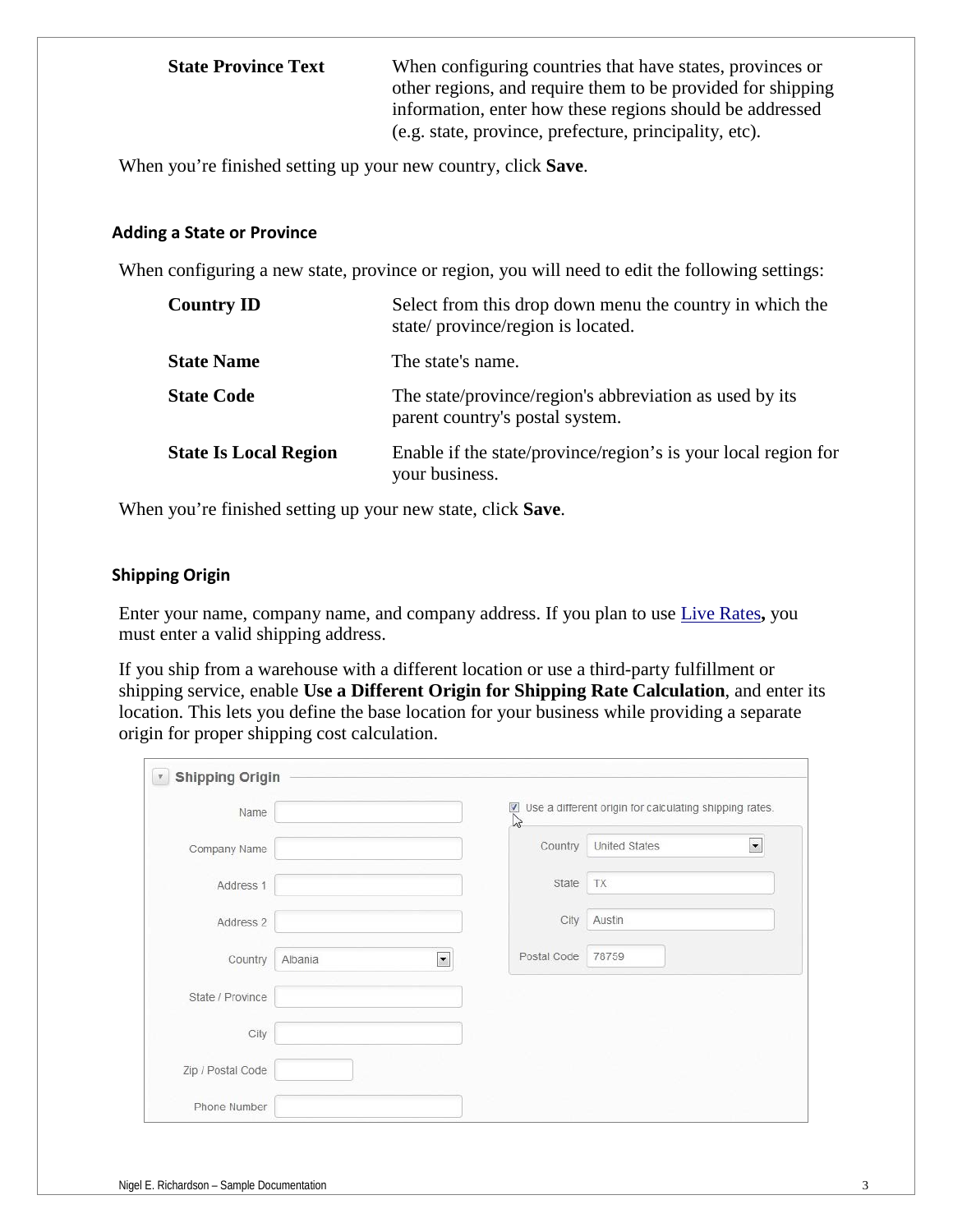# **Choose Carrier**

Here, select the shipping carrier(s) you want to use. Volusion allows you to select from multiple shipping carrier(s): **USPS, FedEx, UPS, DHL, Royal Mail, Canada Post** and **Australia Post**.

| <b>AUSTRALIAPOST</b> | <b>FedEx</b>                  |
|----------------------|-------------------------------|
| CANADAPOST           |                               |
| DHL                  | ▶ Use FEDEX to get live rates |
| <b>FEDEX</b>         |                               |
| <b>ROYALMAIL</b>     | FedEx Ground®                 |
| <b>UPS</b>           | FedEx Home Delivery®          |
| <b>USPS</b>          |                               |
|                      | FedEx 2Day®                   |

Under each carrier, select the specific shipping methods you want to offer to your customers.

If the carrier you chose provides live rates, click on the registration link and follow the instructions provided.

Try to keep your list of methods simple by offering a standard rate, plus one or two options for budget and expedited shipping. You should also select an international method if you plan to ship outside your country.

You'll also want to consider the nature of your products – do you sell perishables or extremely large items? Learn more about unique shipping methods in our [Applying Shipping Methods to](http://support.volusion.com/article/applying-shipping-methods-specific-products)  [Individual Products](http://support.volusion.com/article/applying-shipping-methods-specific-products) article.

When you're finished setting up your shipping methods, click **Save** at the bottom of the page.

Congratulations, you've set up your shipping methods! Now, use the **Test Shipping Rates** section to make sure everything is configured properly.

#### **Testing Your Settings**

Here, select or enter your shipping location, select or enter a test destination address, enter a package weight, and then click **Run Test.**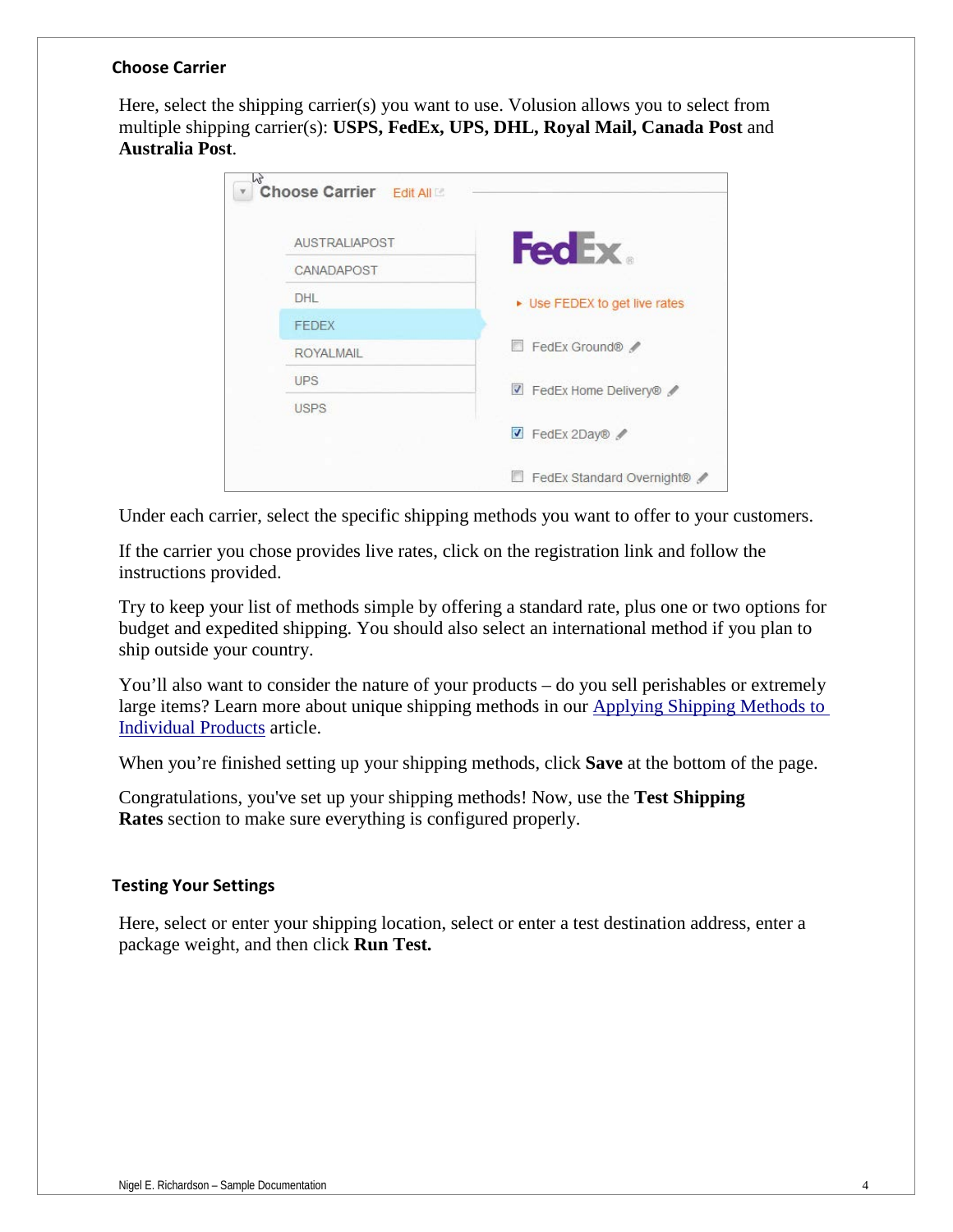|                           | Enter a shipping origin and destination to test rates. (This information will not be saved) |                     |                          |          |
|---------------------------|---------------------------------------------------------------------------------------------|---------------------|--------------------------|----------|
| From:                     |                                                                                             | To:                 |                          |          |
| <b>Use Preset Address</b> |                                                                                             | Use Preset Address  | $\overline{\phantom{0}}$ | Run Test |
| Edit Warehouses           |                                                                                             | Edit Your Addresses |                          |          |
| Country                   | <b>United States</b>                                                                        | Country             | United States            |          |
| State                     | TX                                                                                          | State               |                          |          |
| Postal Code               | 78759                                                                                       |                     | TX.                      |          |
|                           |                                                                                             | City (DHL only)     |                          |          |
|                           |                                                                                             | Postal Code         | 78758                    |          |
|                           |                                                                                             | Residential         | 同                        |          |
|                           |                                                                                             | Test Order Cost     | 50                       |          |
|                           |                                                                                             | Test Order Weight   | 10                       |          |

Use the dropdown menu to see each qualifying shipping method and its cost.

#### **Registering for Live Rates**

Volusion Shipping integrates with the live rate feeds provided by major carriers. These ensure the rates used to calculate shipping costs at checkout are current. To register, click on the registration link on the tab for the selected carrier and follow the instructions displayed.

| AUSTRALIAPOST    |                                   |                                                                                                                                                                                             |           |        |
|------------------|-----------------------------------|---------------------------------------------------------------------------------------------------------------------------------------------------------------------------------------------|-----------|--------|
| CANADAPOST       |                                   |                                                                                                                                                                                             |           |        |
| DHL              |                                   |                                                                                                                                                                                             |           |        |
| FEDEX            | • Use UPS to get live rates       | 47                                                                                                                                                                                          |           |        |
| <b>ROYALMAIL</b> | 1) Register with UPS              |                                                                                                                                                                                             |           |        |
| <b>UPS</b>       | 2) Open a UPS account             |                                                                                                                                                                                             |           |        |
| USPS             | 3) Register for UPS Online® Tools |                                                                                                                                                                                             |           |        |
|                  | Account Type:                     | Daily Pickup                                                                                                                                                                                | $\bullet$ | (help) |
|                  | Show UPS Rates By Default: 0      | UPS, THE UPS SHIELD TRADEMARK, THE UPS READY MARK, THE UPS ONLINE<br><b>TOOLS MARK</b><br>AND THE COLOR BROWN ARE TRADEMARKS OF UNITED PARCEL SERVICE<br>AMERICA, INC. ALL RIGHTS RESERVED. |           | (help) |

Note that the procedure you need to follow is different for each carrier.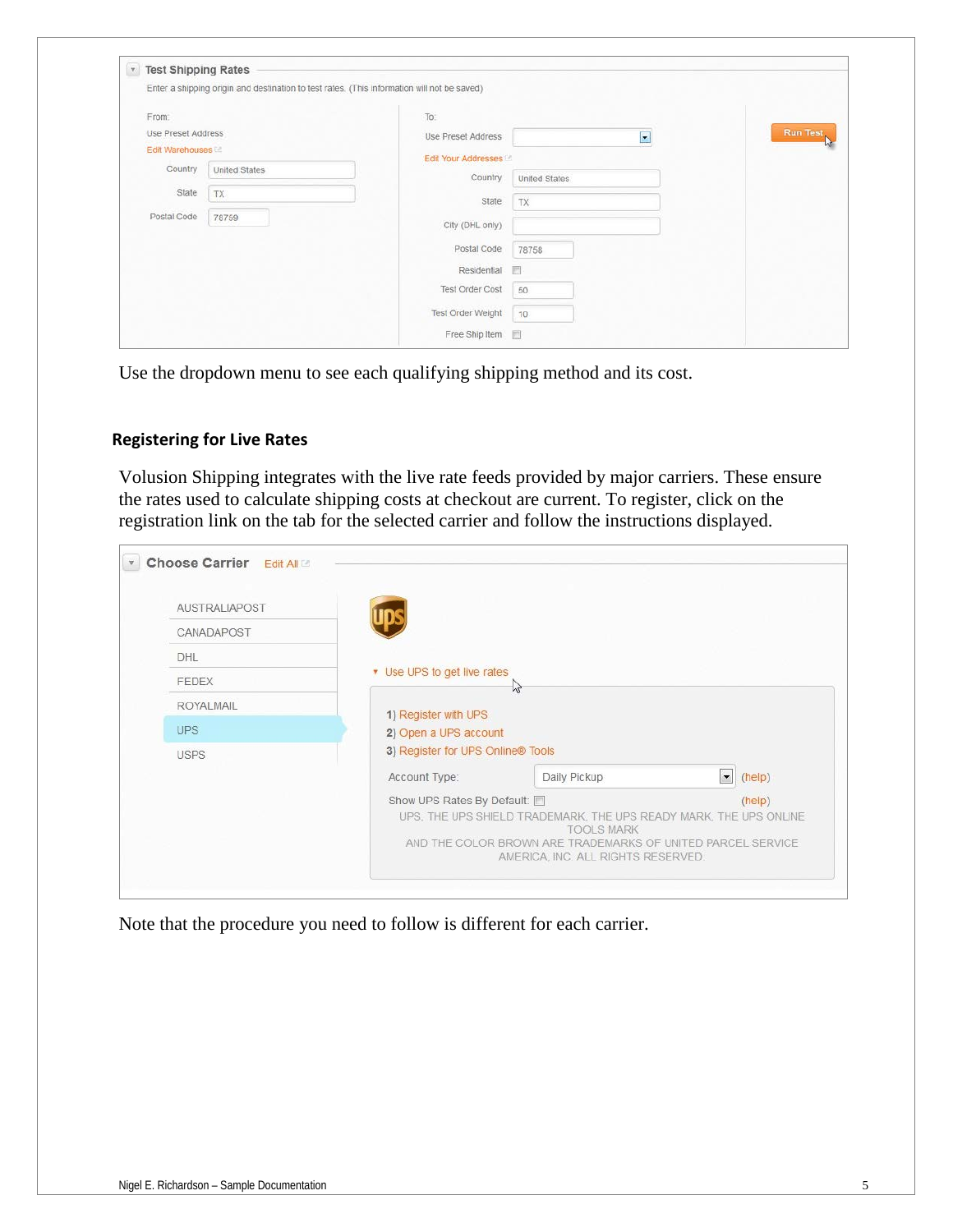#### **Setting up Special Shipping Methods**

In addition to using standard methods provided by your carriers, you may also want to set up additional shipping methods of your own such as **Free Shipping, Flat Rate Shipping, Fixed Rate Shipping, Downloadable Products**, and **In-Store Pickup**.

#### **Free shipping**

Free Shipping is a versatile feature and powerful incentive for shoppers. You can assign free shipping to specific products, order totals, even to specific states or countries.

By default, all products in your store are automatically enabled to receive free shipping, but you can modify this per product.

**Note:** This does not mean they will all be sent free, but that if you set up free shipping they will all be considered eligible unless modified.

1. Go to **Inventory > Products** and click the product code of the product to be modified.

| <b>All Products</b>   |                          |                   |  |
|-----------------------|--------------------------|-------------------|--|
| Q Search              | $+$ Add                  | <b>卷 Settings</b> |  |
| Select<br>Filter      | $\overline{\phantom{a}}$ |                   |  |
| Product Code          | Main Image               |                   |  |
| ah-chairbamboo<br>վեր |                          |                   |  |

- 2. Under **Advanced Info**, select the **Shipping** tab.
- 3. If **Free Shipping Item** is enabled, this item is eligible for free shipping. Deselecting this option will exclude the product from being offered with any free shipping method.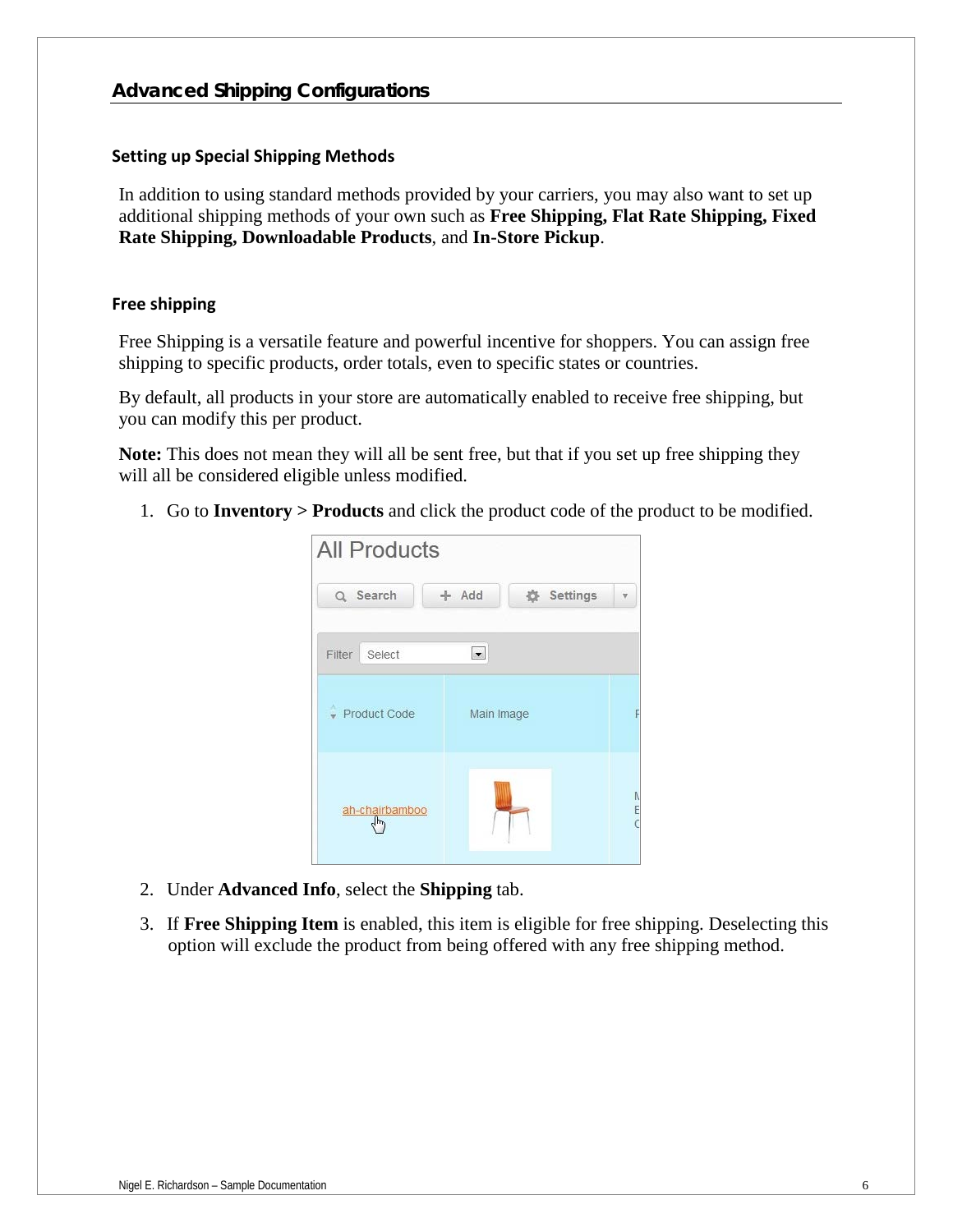| Search Engine Optimization  | Free Shipping Item<br>$\frac{1}{2}$<br>$\circled{2}$ |  |
|-----------------------------|------------------------------------------------------|--|
| Pricing                     |                                                      |  |
| Shipping                    | Availability<br>(2<br>Select                         |  |
| <b>Product Descriptions</b> | Add Custom Text                                      |  |

4. Click **Save***.*

# **Enable a Free Shipping Qualifying Price**

1. Expand the **Advanced Shipping Settings** tab.

| Apply Tax to Shipping Do not tax<br>×.                                                             | Weight Units<br>Add Extra Shipping Weight<br>Pounds<br>$\overline{ }$                  |
|----------------------------------------------------------------------------------------------------|----------------------------------------------------------------------------------------|
| Add extra shipping cost<br>$\triangledown$ Enable free shipping                                    | $\triangledown$ Display estimated shipping on the shopping cart<br>Insure all packages |
| Free shipping qualify price 0.01                                                                   | Allow Each Customer To Specify<br>Ship to Address Types                                |
| Free shipping when order cost is zero<br>Free shipping qualification message on shopping cart page | Delivery Confirmation<br>$\overline{\phantom{a}}$<br>No Signature                      |

- 2. Check the **Enable Free Shipping** box.
- 3. Enter the lowest order price for which free shipping will be offered in the **Free Shipping Qualify Price** field.



4. If you want orders that have a zero cost to qualify for free shipping, check **Free Shipping When Order Cost is Zero**. Zero cost orders are those where the entire cost of the order is covered by gift certificates, discounts, or coupons.

| Free shipping qualify price   0.01                        |  |  |
|-----------------------------------------------------------|--|--|
| Free shipping when order cost is zero                     |  |  |
| Free shipping qualification message on shopping cart page |  |  |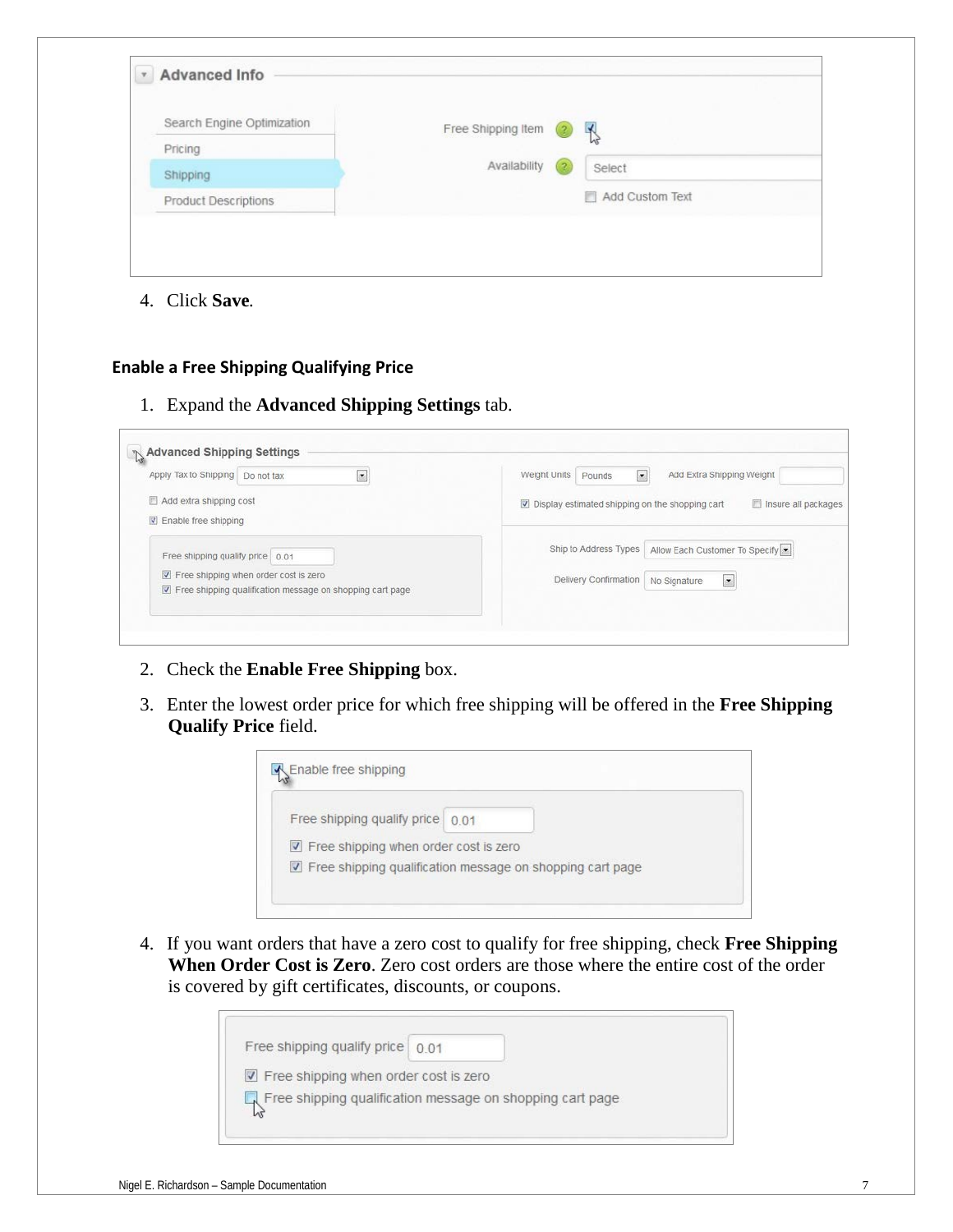- 5. Click **Save**.
- 6. Click **Edit All** beside **Choose Carrier** to open the **Shipping Methods** table.



7. Find the **Free Shipping** method in the **Shipping Method Name** column and make sure the checkbox in the **Active** column is selected.

| Shipping<br>Method | $\sqrt{\ }$ Shipping<br>Order By | Shipping<br><b>Method Name</b> | Service Code | Backup<br><b>Base</b><br>Rate | Backup<br>Cost<br>Per<br>Pound | Active                    | Gateway | System         |
|--------------------|----------------------------------|--------------------------------|--------------|-------------------------------|--------------------------------|---------------------------|---------|----------------|
| 123456             |                                  | Free Shipping<br>for Texans!   |              | \$0.00                        |                                | $\Box$                    |         | <b>BACKUP</b>  |
| $\mathbf{0}$       | $\overline{0}$                   | <b>PLEASE</b><br><b>SELECT</b> |              |                               |                                | $\Box$                    |         | <b>DEFAULT</b> |
| 500                | 0                                | Free Shipping                  |              |                               |                                | $\blacktriangledown$<br>W |         | Free           |

8. Edit the **Shipping Method** name. It should say "Free Shipping", but you may want to add the actual method to be used so customers know what to expect. For example, "Free Shipping (3 Day Ground)".



9. Click **Save**.

All products in an order must be eligible for free shipping for the **Free Shipping** option to be enabled.

# **Zero-Cost Orders**

By default, free shipping is offered on zero-cost orders – orders that, because of discounts, coupons, and/or gift certificates, have no cost. You can change this, if required, so that customers have to pay postage on such orders.

See Step 4 above and ensure **Free Shipping When Order Cost Is Zero** is deselected in the **More Shipping Settings** section.

# **Enable Free Shipping to Specific Regions**

If you want to offer free shipping to specific countries, states, or provinces: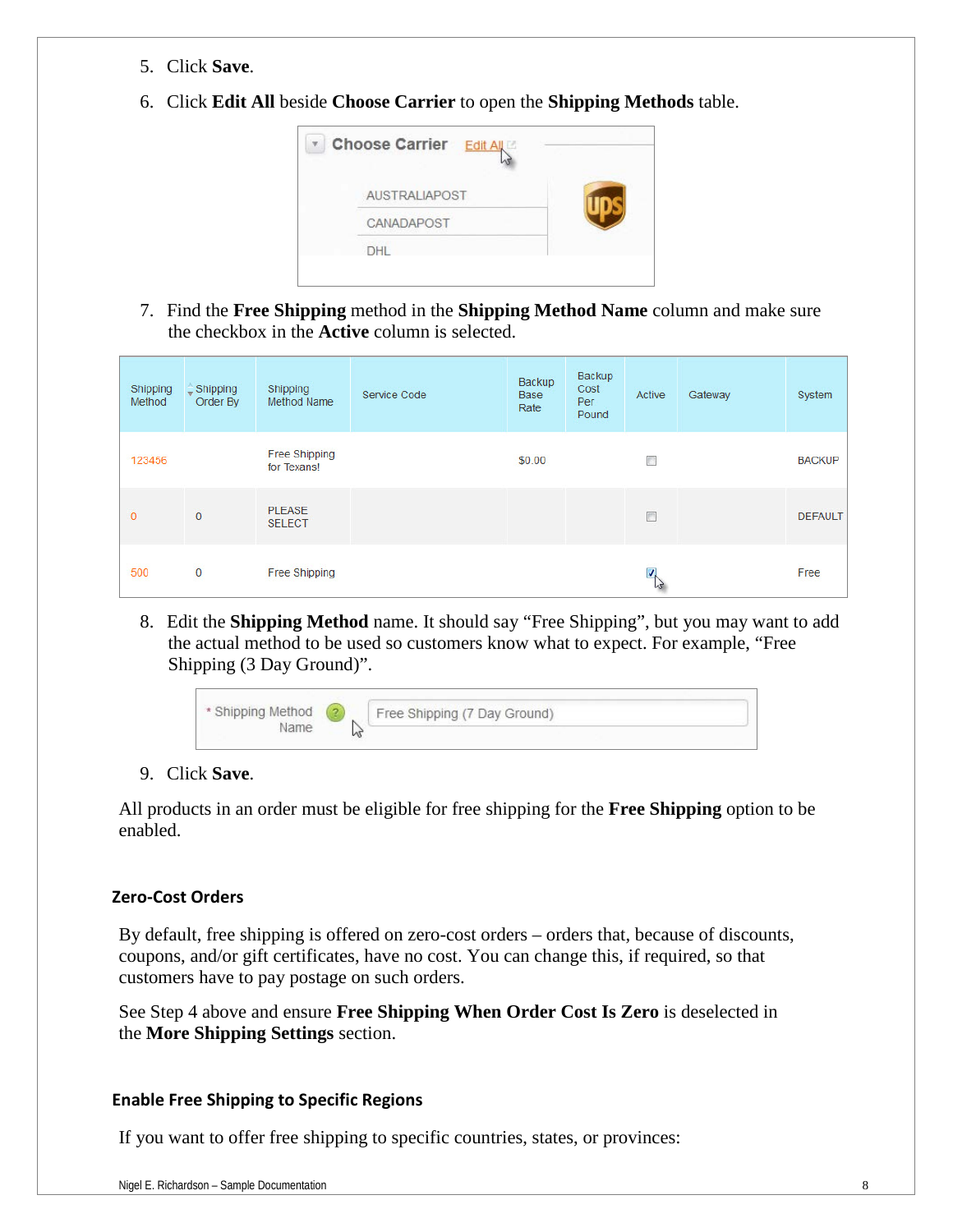- 1. Go to **Settings > Shipping** in your **Admin Area**.
- 2. In the **Choose Carrier** section, click **Edit All**.

| Shipping                                                                          |                                           |
|-----------------------------------------------------------------------------------|-------------------------------------------|
| <b>Shipping To</b>                                                                |                                           |
| <b>Shipping Origin</b>                                                            |                                           |
| <b>Choose Carrier</b><br>Edit All <sup>[2]</sup><br>$\mathbf{v}$<br>$\frac{1}{2}$ |                                           |
| <b>AUSTRALIAPOST</b>                                                              | Q POST                                    |
| CANADAPOST                                                                        |                                           |
| DHL                                                                               |                                           |
| <b>FEDEX</b>                                                                      | Australia Post Regular Parcel<br>ET.      |
| <b>ROYALMAIL</b>                                                                  |                                           |
| <b>UPS</b>                                                                        | Australia Post Express Post Parcel        |
| <b>USPS</b>                                                                       | Australia Post Sea Mail                   |
|                                                                                   | Australia Post Air Mail                   |
|                                                                                   | Australia Post ECI Documents              |
|                                                                                   | Australia Post ECI Merchandise            |
|                                                                                   | Australia Post Express Post International |

- 3. Click on the ID of your free shipping method (by default this is **ID 101**).
- 4. Select the countries and regions to which this free shipping method applies under **Apply This Shipping Method To** and click **Save**.
- 5. Go to **Settings > Shipping** again.
- 6. Under **Advanced Shipping Settings**, select **Enable Free Shipping**.

|                             | <b>Advanced Shipping Settings</b>     |  |
|-----------------------------|---------------------------------------|--|
| Apply Tax to Shipping       | Do not tax                            |  |
| Add extra shipping cost     |                                       |  |
| R Enable free shipping      |                                       |  |
|                             |                                       |  |
|                             |                                       |  |
| Free shipping qualify price |                                       |  |
|                             | Free shipping when order cost is zero |  |

7. Click **Save**.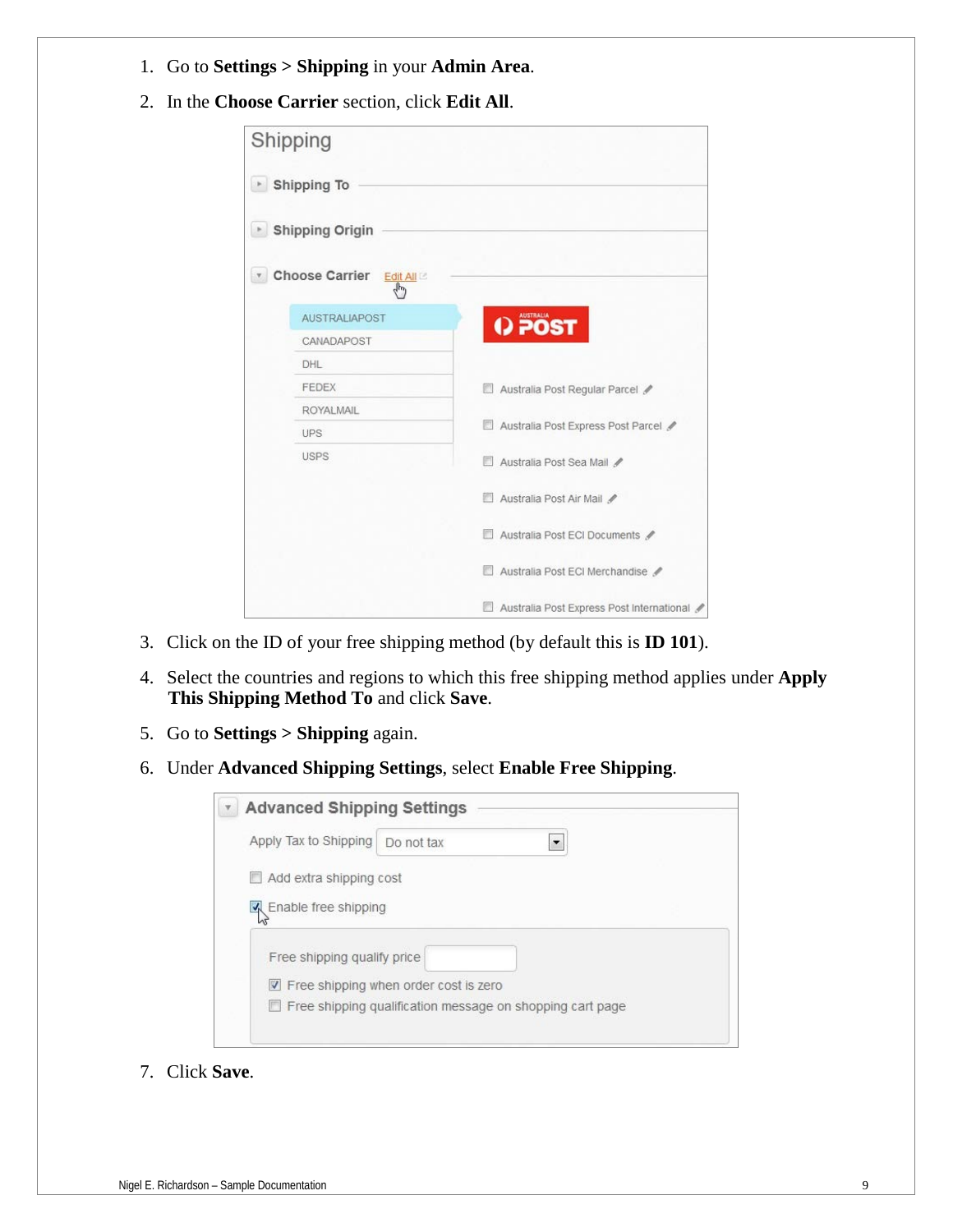#### **The Free Shipping Alert**

Encourage customers to spend more by showing them how close they are to getting free shipping!



To enable this feature:

- 1. Go to **Settings > Config Variables**.
- 2. Select **Display Estimated Shipping Costs**.
- 3. Select **Enable Free Shipping Qualify Message**.
- 4. Click **Save**.
- 5. Now go back to **Settings > Shipping**.
- 6. Under **Advanced Shipping Settings**, select **Free Shipping Qualification Message on Shopping Cart Page**.
- 7. Click **Save**.

If the qualifying price is \$50, for example, and the customer's current total is \$47, they'll see the message "You are \$3 away from qualifying for free shipping."

To edit the text used in this message:

- 1. Go to **Design > Site Content**.
- 2. Choose **Page Text** under the **Article Group** dropdown menu.
- 3. Select **Checkout** from the **Category dropdown** menu.
- 4. Scroll down to **ID 780**. This should read: "You are  $\{0\}$  from qualifying for free shipping.  $\langle$ br  $\rangle$  Look for this icon on qualifying products: {1}"
- 5. Make changes as needed, but don't change the two fields in angle brackets!
- 6. Click **Save**.

See the [Site Content](http://support.volusion.com/article/site-content) article for further information on editing page text.

# **Making Products Ineligible for Free Shipping**

By default, *all* products in your store are eligible for free shipping. If you don't want a product to qualify for free shipping:

1. Go to **Inventory > Products**.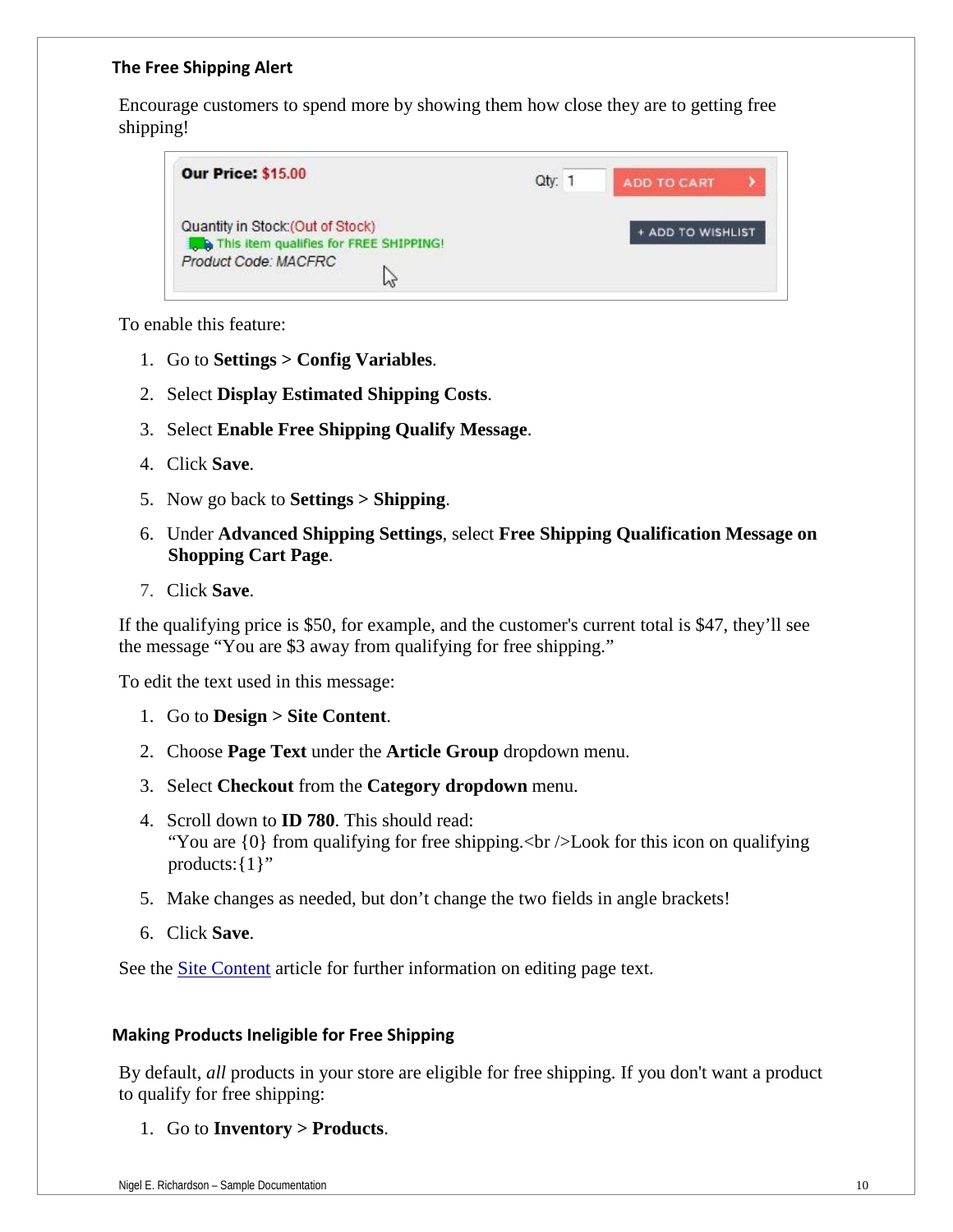- 2. Click the appropriate product code.
- 3. Go to the **Advanced Info > Shipping** tab and deselect **Free Shipping Item**.
- 4. Click **Save**.

Now any order containing this product will not be eligible for free shipping at checkout, even if it exceeds the **Free Shipping Qualify Price** amount.

All of the products in a customer's order must be configured as Free Shipping Items for the free shipping option to appear, as well as meet the other criteria defined.

**Note:** when free shipping is activated, an additional shipping option is added to the dropdown list for the customer to choose from. It does NOT replace the faster shipping methods. Therefore, if the customer wants to choose a faster shipping method such as FedEx Overnight, they can still do so.

# **Fixed Rate Shipping**

Fixed Rate Shipping lets you offer fixed shipping prices for individual products. Instead of including these products in an order's total weight and calculating the shipping cost, these products are given a weight of zero, and their individual shipping cost set on the product page. Customers cannot select alternative shipping methods for these products.

To enable the fixed shipping method:

- 1. Go to **Settings > Shipping**.
- 2. Click on **Edit All** beneath the **Choose Carrier** label to open the **Shipping Methods** table.



3. Find **Method ID 105** – the pre-configured Fixed shipping method – and make sure **Shipping Method Active** is selected.

| Modern Bamboo Chair |                   |                 |                     |  |
|---------------------|-------------------|-----------------|---------------------|--|
| $+Add$              |                   | <b>自</b> Delete | f share             |  |
| Basic Info          |                   |                 |                     |  |
| * Name              | $\sqrt{2}$        |                 | Modern Bamboo Chair |  |
| * Code              | (2)               | ah-chairbamboo  |                     |  |
| * Price             | $\left( 2\right)$ | 100.00          |                     |  |
| * Weight            |                   | $\theta$        |                     |  |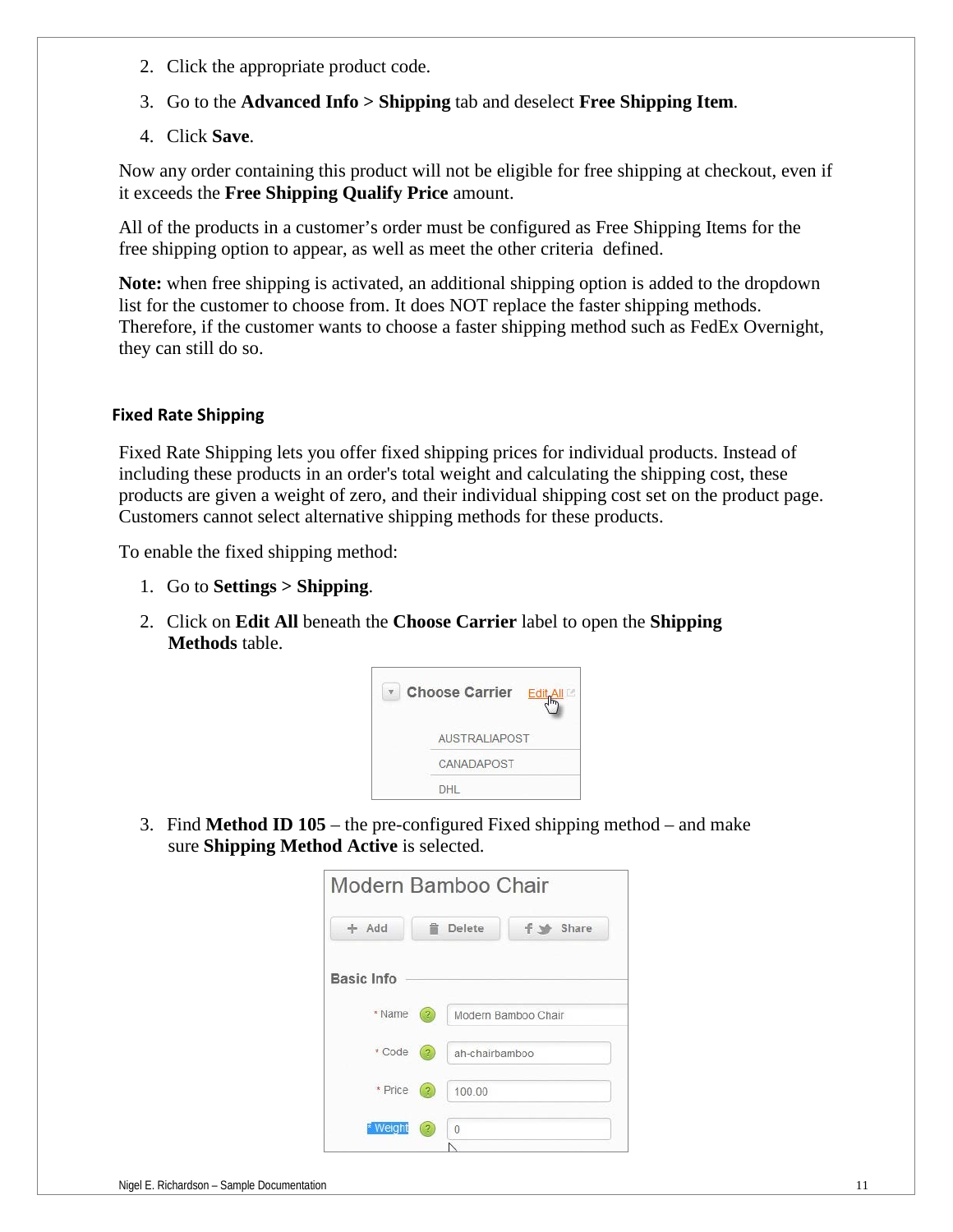Now, set a fixed shipping cost of at least \$0.01 for each qualifying product:

- 1. Go to **Inventory > Products**.
- 2. Click on **the Product Code**.
- 3. In the **Basic Product Info** section, set **Weight** to "0".
- 4. Update the description fields for this product to state that it has a fixed shipping charge. Use the **Order Finished Note** field on the **Product Display** tab to add further delivery information.
- 5. Under **Advanced Info > Shipping**, deselect **Free Shipping**.
- 6. Enter the shipping cost in the **Fixed Shipping Cost** field.

| <b>Advanced Info</b><br>v   |                            |                                             |
|-----------------------------|----------------------------|---------------------------------------------|
| Search Engine Optimization  | Free Shipping Item         | $\mathbb{R}^n$<br>(2)                       |
| Pricing                     |                            |                                             |
| Shipping                    | Availability               | (2)<br>Select                               |
| <b>Product Descriptions</b> |                            | Add Custom Text<br>$\overline{\phantom{a}}$ |
| Product Display             |                            |                                             |
| Misc                        | <b>Fixed Shipping Cost</b> | $\left( 2 \right)$<br>10.00                 |
| 3rd Party Integrations      | Fixed Shipping Cost        | h<br>(2)                                    |
| <b>Custom Fields</b>        | (Outside Local Region)     |                                             |

- 7. If you ship internationally, fill in the **Fixed Shipping Cost (Outside Local Region)** field.
- 8. Click **Save**.

Repeat this process for all products for which you want to assign a fixed shipping cost.

If there are only fixed shipping rate products in an order, the **Shipping Rates** dropdown on your **Shopping Cart** page will only show the fixed rate shipping method.

If there are both fixed and non-fixed rate products in an order, the **Shipping Rates** dropdown on your **Shopping Cart** page will show all the methods set up. The cost for each method will include the cost for the fixed rate shipping products in the order.

# **Notes**

Fixed shipping rates are not automatically displayed on a product's page, so you should add something to the product description so customers know that they will not be able to select shipping options when they purchase that product.

The default title for the fixed shipping rate is "Shipping & Handling," but you can customize this title in the **Shipping Methods** table.

If you use **Inventory Control** to create child products, make sure the child products have a weight of zero and are assigned fixed shipping costs.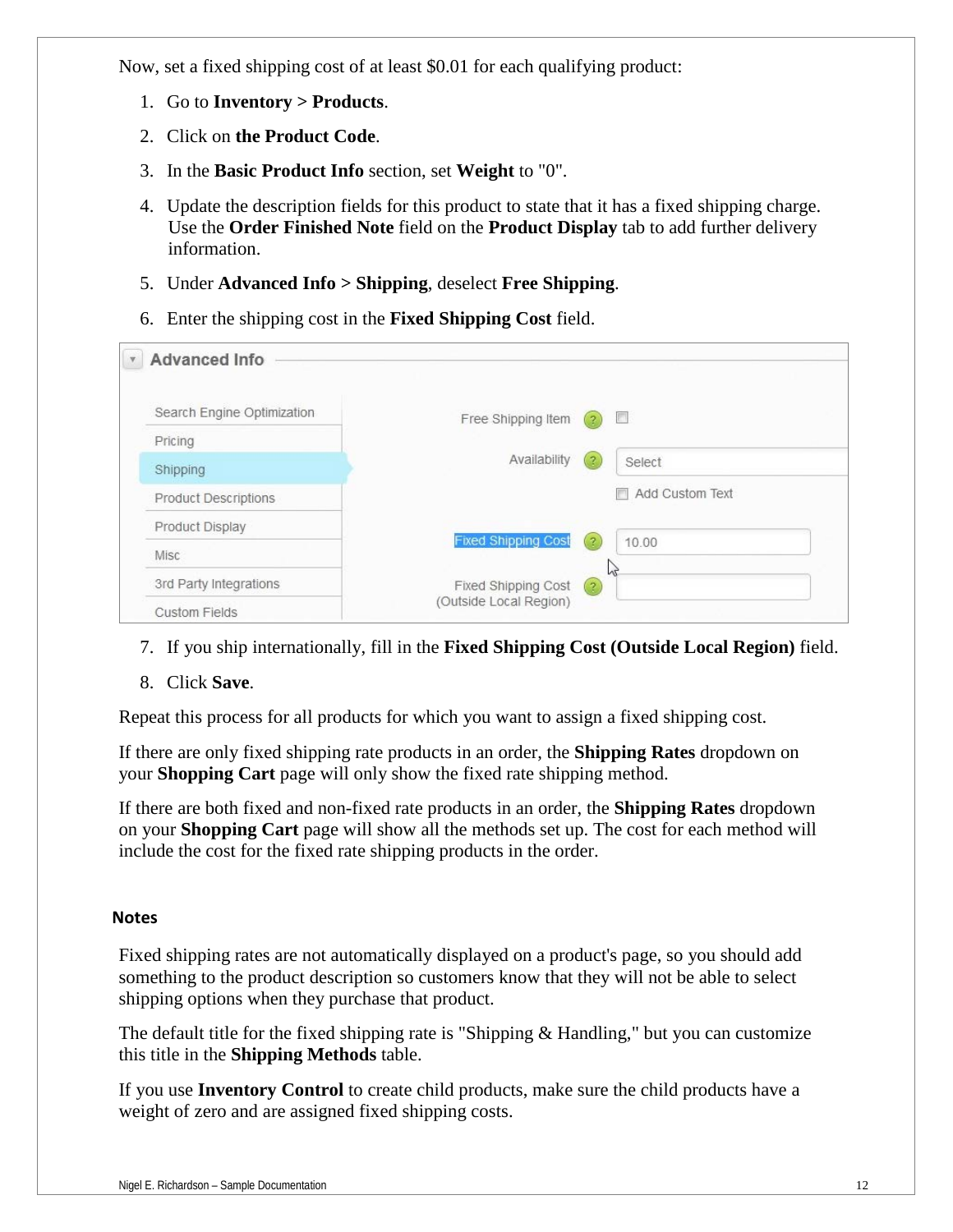Fixed shipping does not provide a flat shipping rate for some or all products within a Volusion store. Flat shipping configurations will be discussed below. Also note that fixed shipping costs are *aggregate* in that other shipping costs associated with a product will also apply.

Furthermore, fixed shipping only applies to individual products, as the settings are configured within the product and not the entire order.

# **Example 1**

*Product A* is configured with a fixed shipping cost of \$5. *Product B* does not have a fixed shipping cost. A customer orders one *Product A* and one *Product B. Product B* weighs one pound and is eligible for FedEx Ground shipping at a cost of \$15.49.

The total cost for shipping for the order will be \$20.49 (shipping cost of A and B added together).

# **Example 2**

*Product A* is configured with a fixed shipping cost of \$5 and *Product B* is configured with a fixed shipping cost of \$10. A customer orders one of *Product A* and 3 of *Product B.* The total shipping cost for the order will be \$35.

Additionally:

- There can only be one fixed shipping method configured in the **Shipping Methods** table at a time.
- The fixed shipping method can be applied to specific countries or regions and have additional shipping costs configured in the method, but these settings will be ignored.
- Products configured for fixed shipping are not eligible for free shipping. The **Free Shipping Item** field must be deselected. When importing new products into your store via CSV or other file type, set this column to "N" for any product with a fixed shipping cost.

# **Flat Rate Shipping**

Flat rate shipping applies a fixed shipping cost to an entire order. You can specify a minimum and maximum order cost or weight to determine if an order qualifies for a flat rate.

For example, you might want to offer a flat shipping charge of \$5 for all orders over \$100 for all US states:

- 1. Go to **Settings > Shipping**.
- 2. Click **Edit All** beneath the **Choose Carrier** label.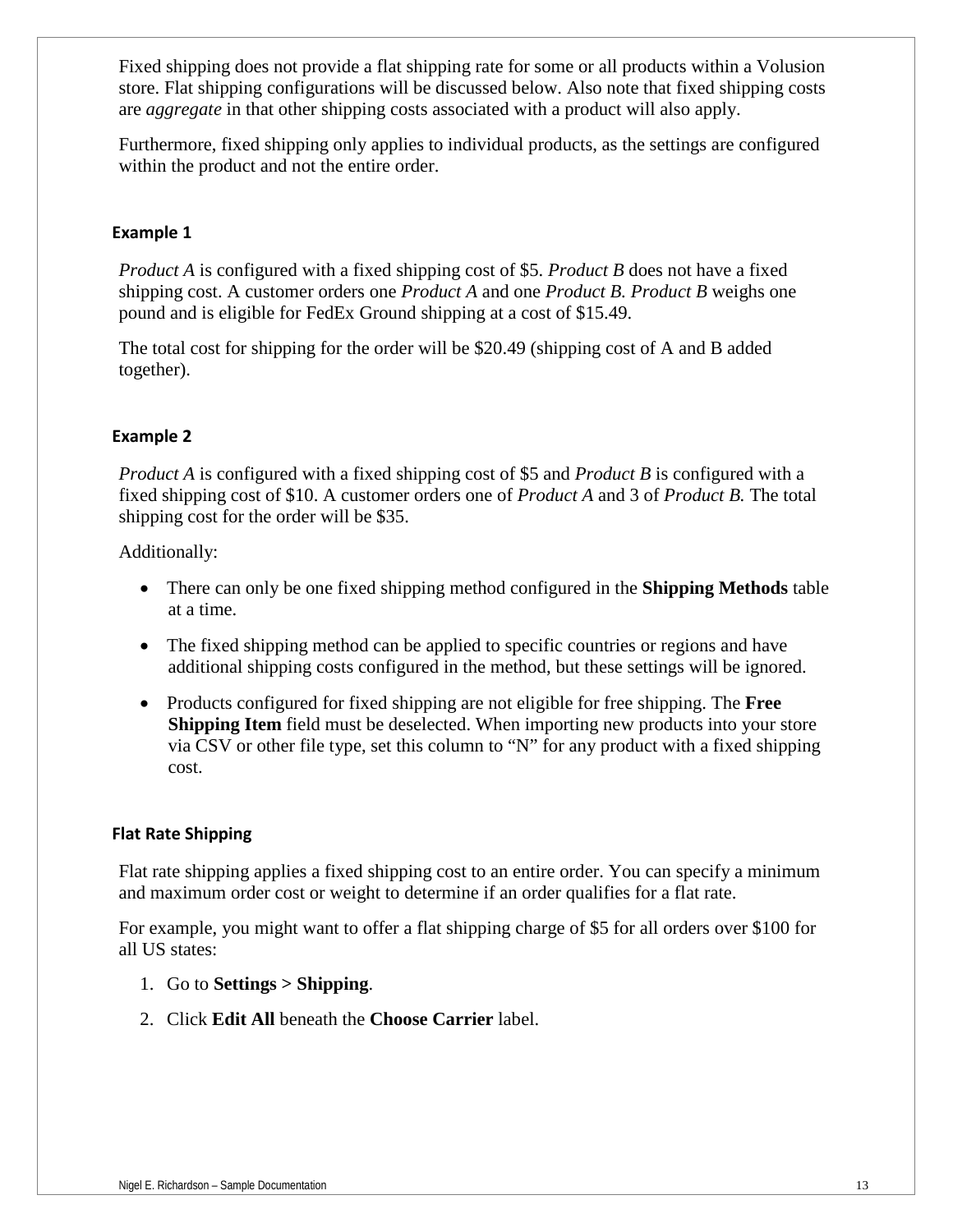| v | <b>Choose Carrier Edit All</b> |  |
|---|--------------------------------|--|
|   | AUSTRALIAPOST                  |  |
|   | CANADAPOST                     |  |
|   | DHL                            |  |

- 3. Click **Add** to create a new method.
- 4. Enter a unique ID for the method.
- 5. Set the **System** dropdown to **Backup.**

| <b>Add New</b>            |                |                                                  |
|---------------------------|----------------|--------------------------------------------------|
| <b>Details</b>            |                |                                                  |
| $*$ ID                    | 2              | 321                                              |
| System                    | 2              | <b>BACKUP</b><br>$\vert \cdot \vert$             |
|                           |                | Select<br>LIVE                                   |
| * Shipping Method<br>Name | 2              | <b>BACKUP</b><br>い<br>Free<br>Download<br>Pickup |
| Shipping Order By         | $\overline{2}$ | Fixed<br><b>MISSING</b><br><b>DEFAULT</b>        |

- 6. Check **Shipping Method Active**.
- 7. Enter a name for this method to be displayed in the **Shipping Rates** dropdown on the **Shopping Cart** page, followed by the shipping rate – something like "US orders over \$100".



- 8. Under **Apply This Shipping Method To**, make sure only **United States** is displayed.
- 9. Under **Advanced Options**, enter the cost for this flat rate in the **Backup Base Rate** field.

| <b>Advanced Options</b><br>$\mathbf{v}$ |  |
|-----------------------------------------|--|
| (Backup_System) Base<br>Rate.           |  |
|                                         |  |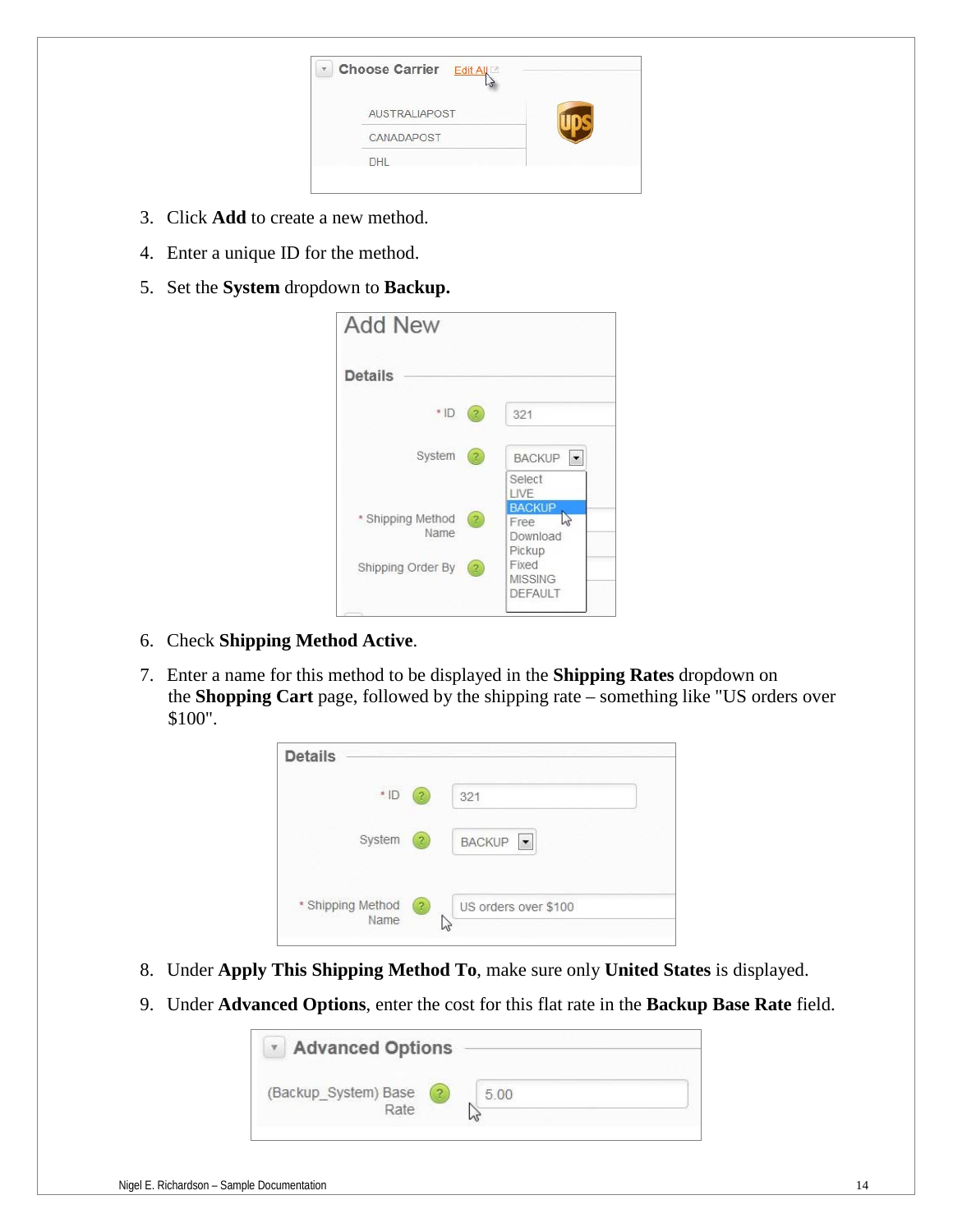- 10. Set **Min Order Price** to the lowest order price eligible for this rate. If you were creating a flat rate for orders below a certain price, you would enter this price in the **Max Order Price** field.
- 11. Click **Save**.

Now any order placed with a value of \$100 or more shipped within the United States will be eligible for a flat shipping rate of \$9. This will appear in the **Shipping Rate** dropdown on your **Shopping Cart** page*.*

If you want to set up fixed rate shipping that uses maximum or minimum order weight for orders to qualify, use the **Min Order Weight** and **Max Order Weight** fields instead.

Note that any other shipping charges configured, such as **Extra Shipping Costs,** will be added to this rate.

Flat rate shipping can also be used if you need to create shipping methods for carriers that are not displayed on the **Choose Carriers** tab. Since you cannot access live rates for such carriers, you may need to set up multiple flat rate methods for the same shipping method to cover the weight groups. For example, if a carrier's Express rate costs \$10 for packages under 5 pounds and \$20 for those above, you would need to create two Express methods.

# **Flat Rate Shipping to the 48 Continental US States**

If you wanted to offer flat rate shipping to customers in the continental United States, but not Alaska or Hawaii, you could modify the above shipping method example to exclude those regions as follows:

- 1. Go to **Settings > Shipping**.
- 2. Click **Edit All** beneath **Choose Carrier**.



3. Select the flat rate **Shipping Method ID** you created above. Having followed the instructions from the previous example, this rate should already be set to ship to **United States**.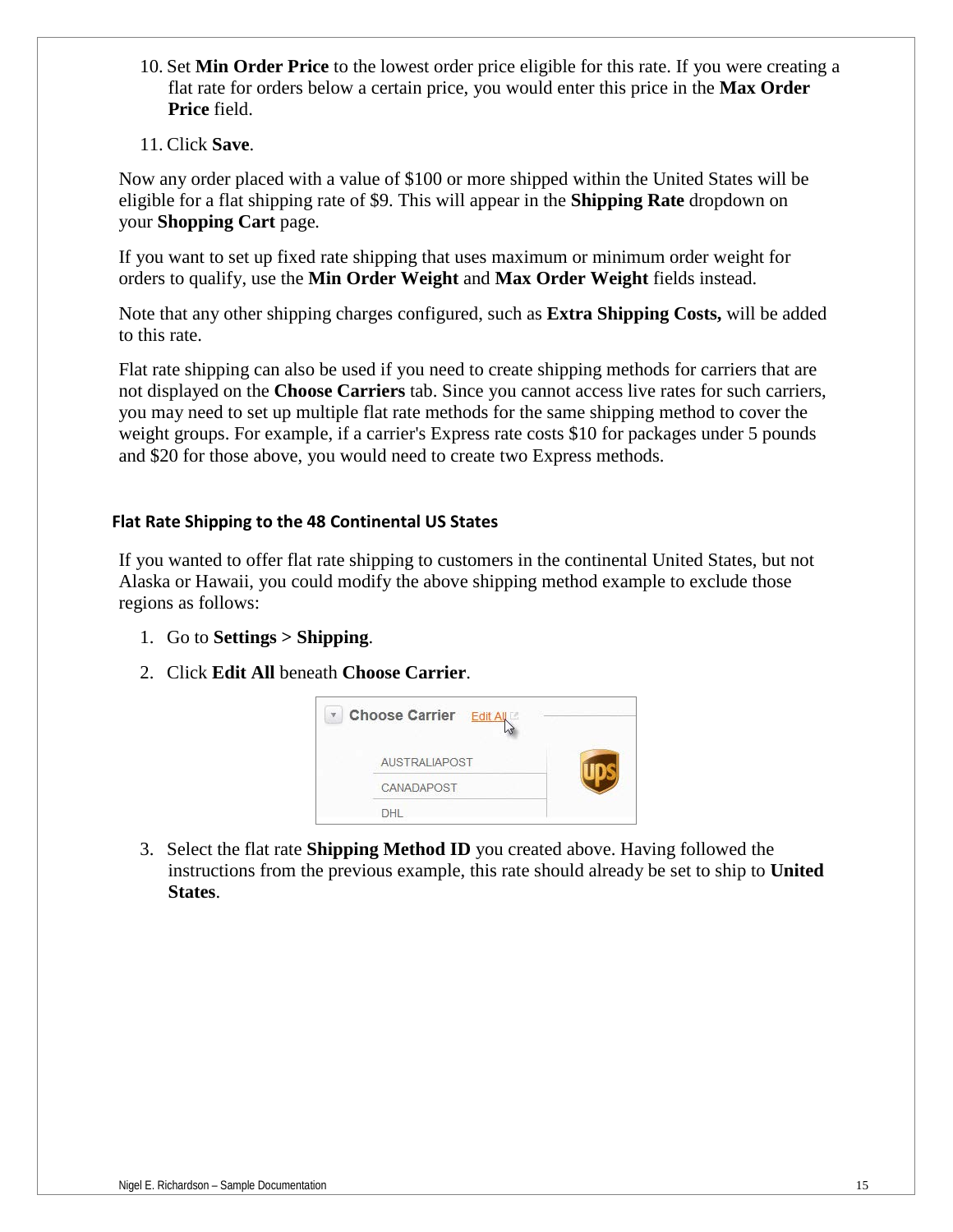| Apply To All<br><b>Countries And</b><br><b>States</b> | $\mathbf{z}$ | $\Box$                                  |                       |  |
|-------------------------------------------------------|--------------|-----------------------------------------|-----------------------|--|
| Apply To Entire<br>Countries                          | (2)          | Available                               | <b>Selected</b>       |  |
| <b>Advanced View</b>                                  |              | Albania (1)                             | United States (234)   |  |
|                                                       |              | Algeria (2)                             | Þ.                    |  |
|                                                       |              | American Samoa (3)                      |                       |  |
|                                                       |              | Andorra (4)                             |                       |  |
|                                                       |              | ٠<br>Angola $(5)$                       |                       |  |
| Apply To States                                       | (2)          | Available                               | <b>Selected</b>       |  |
| / Provinces<br><b>Advanced View</b>                   |              | Canada > ALBERTA (56)                   | ۸                     |  |
|                                                       |              | Canada > BRITISH COLUMBIA (57)          | $\triangleright$<br>∢ |  |
|                                                       |              | Canada > MANITOBA (58)                  |                       |  |
|                                                       |              | Canada > NEW BRUNSWICK (59)             |                       |  |
|                                                       |              | Canada > NEWEOUNDLAND AND LABRADOR (60) |                       |  |

4. In the **However, Do Not Apply to** section, edit **the DO NOT Apply to States/Provinces** list to include **Alaska** and **Hawaii**.

| DO NOT                         | $\mathbf{R}$ | Available                       |   | Selected                    |
|--------------------------------|--------------|---------------------------------|---|-----------------------------|
| Apply To States<br>/ Provinces |              | United States > ARIZONA (3)     |   | United States > HAWAII (11) |
| <b>Advanced View</b>           |              | United States > ARKANSAS (4)    | ◀ | United States > ALASKA (2)  |
|                                |              | United States > CALIFORNIA (5)  |   |                             |
|                                |              | United States > COLORADO (6)    |   |                             |
|                                |              | United States > CONNECTICUT (7) |   |                             |

# 5. Click **Save**.

Now flat rate shipping will only be offered to residents of the 48 continental states.

# **Tiered Flat Rate Shipping**

You can create multiple flat shipping methods to offer different rates for specific order price or weight ranges. For example, you could set up 3 flat methods so that orders under \$50 are offered a rate of \$10, orders between \$51 and \$100 are offered a rate of \$15, and orders over \$100 are free.

Multiple flat shipping methods can also be used to set different flat rates for different shipping destinations. For example, you could have methods for Western US, Central US and Eastern US.

# **Downloadable Products**

If you want to offer downloadable products such as software, eBooks, videos, or music files, you need to enable the downloadable products shipping method.

- 1. Go to **Settings > Shipping**.
- 2. Click **Edit All** beneath **Choose Carrier**.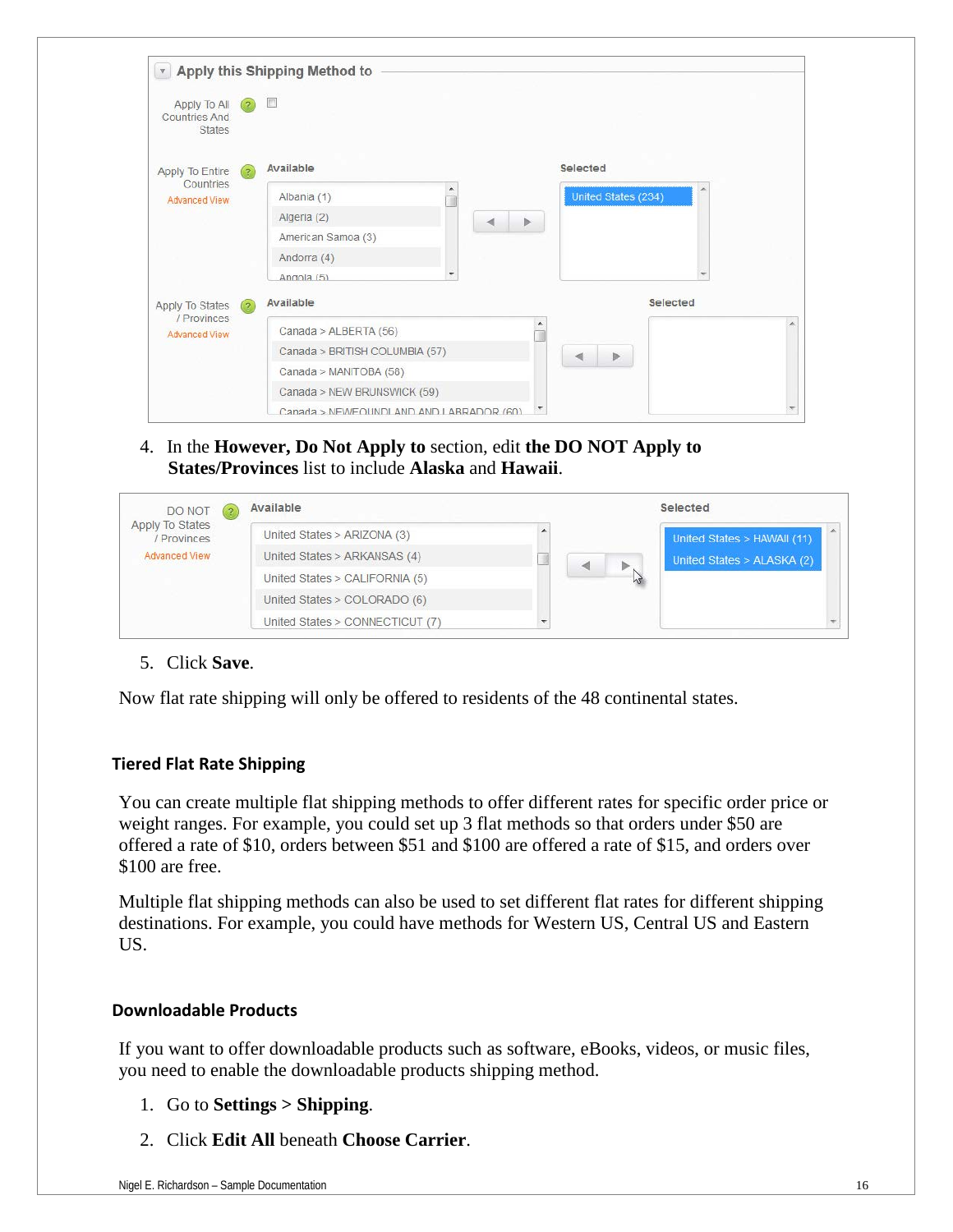| $\mathbf{v}$ | Choose Carrier Edit All |  |
|--------------|-------------------------|--|
|              | <b>AUSTRALIAPOST</b>    |  |
|              | CANADAPOST              |  |
|              | <b>DHL</b>              |  |

- 3. Select **Method ID 104 – Online Delivery/No Shipping**.
- 4. Select **Shipping Method Active**.

| <b>Details</b>            |          |                              |                                            |                   |         |
|---------------------------|----------|------------------------------|--------------------------------------------|-------------------|---------|
| $\mathsf{ID}$             | $^{(2)}$ | 101                          | Gateway                                    | $\left( 2\right)$ | Select  |
| System                    | $^{(2)}$ | $\blacksquare$<br>Free       | Service Code<br>(Must be spelled<br>EXACT) | (2)               |         |
| * Shipping Method<br>Name | (2)      | Free Shipping (7 Day Ground) | Shipping Method<br>Active                  | $\left( 2\right)$ | K.<br>W |
| Shipping Order By         | (2)      | $\theta$                     |                                            |                   |         |

5. Click **Save**.

Now for each downloadable product:

- 1. Go to **Inventory > Products**.
- 2. Click on the **Product Code**.



3. In the **Basic Product Info** section, enter "0" in the **Weight** field.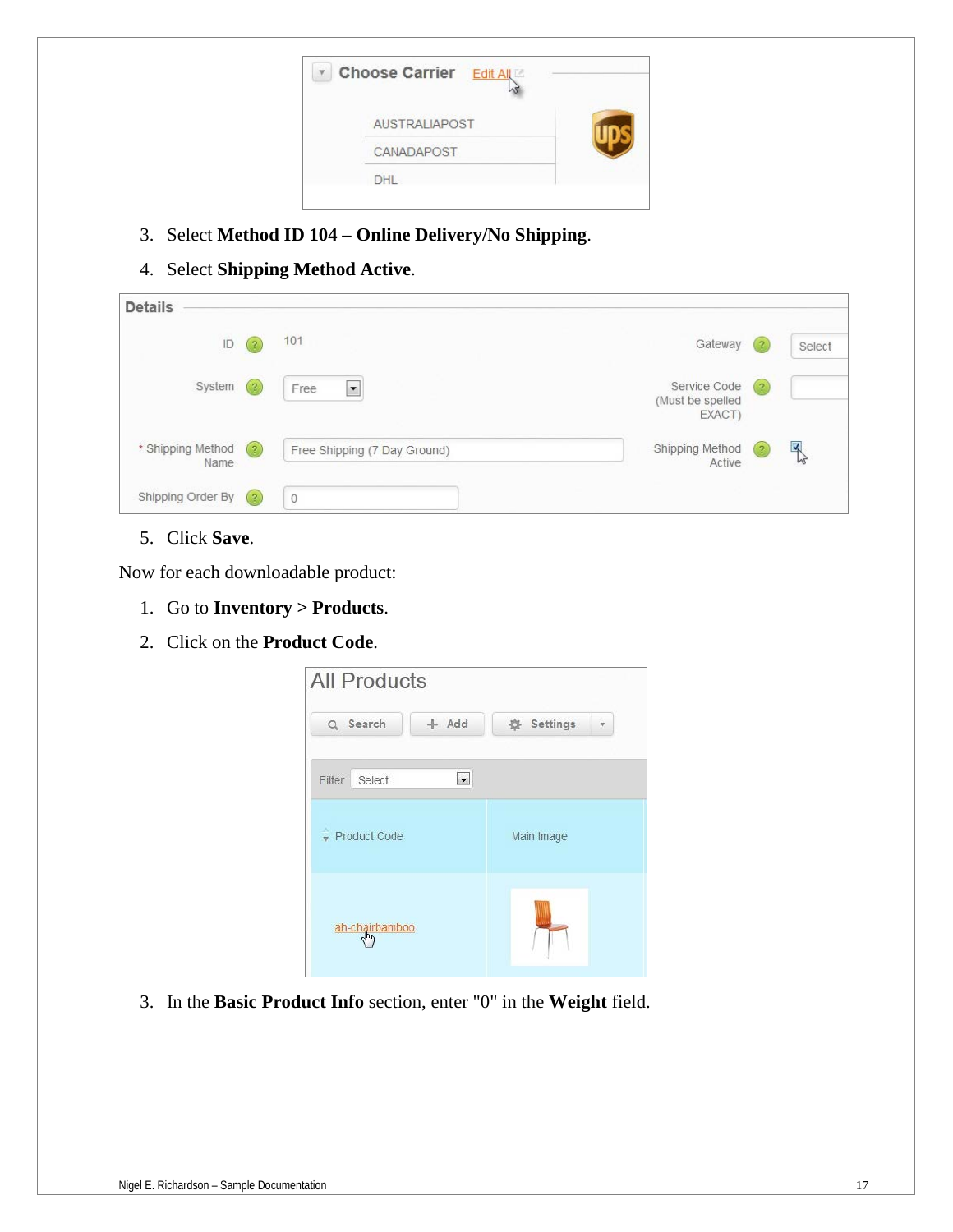| Modern Bamboo Chair |
|---------------------|
| ah-chairbamboo      |
| 100.00              |
|                     |
|                     |

4. Under **Advanced Info > Shipping**, make sure **Fixed Shipping Cost** is blank.

| <b>Advanced Info</b><br>$\overline{\mathbf{v}}$ |                                       |
|-------------------------------------------------|---------------------------------------|
| Search Engine Optimization                      | Free Shipping Item<br><b>FT</b><br>-2 |
| Pricing                                         |                                       |
| Shipping                                        | Availability<br>2<br>Select           |
| Product Descriptions                            | Add Custom Text<br>П                  |
| Product Display                                 |                                       |
| Misc                                            | <b>Fixed Shipping Cost</b><br>(2)     |

5. Under **Advanced Info > Misc,** click **Upload File** next to the **Download File Name** field.

| Upload File Download Filename       |                |  |
|-------------------------------------|----------------|--|
| Reward Points Given For<br>Purchase | $\overline{2}$ |  |

6. On the **Upload: Downloadables** pop-up, find the file on your computer and click **Upload**.

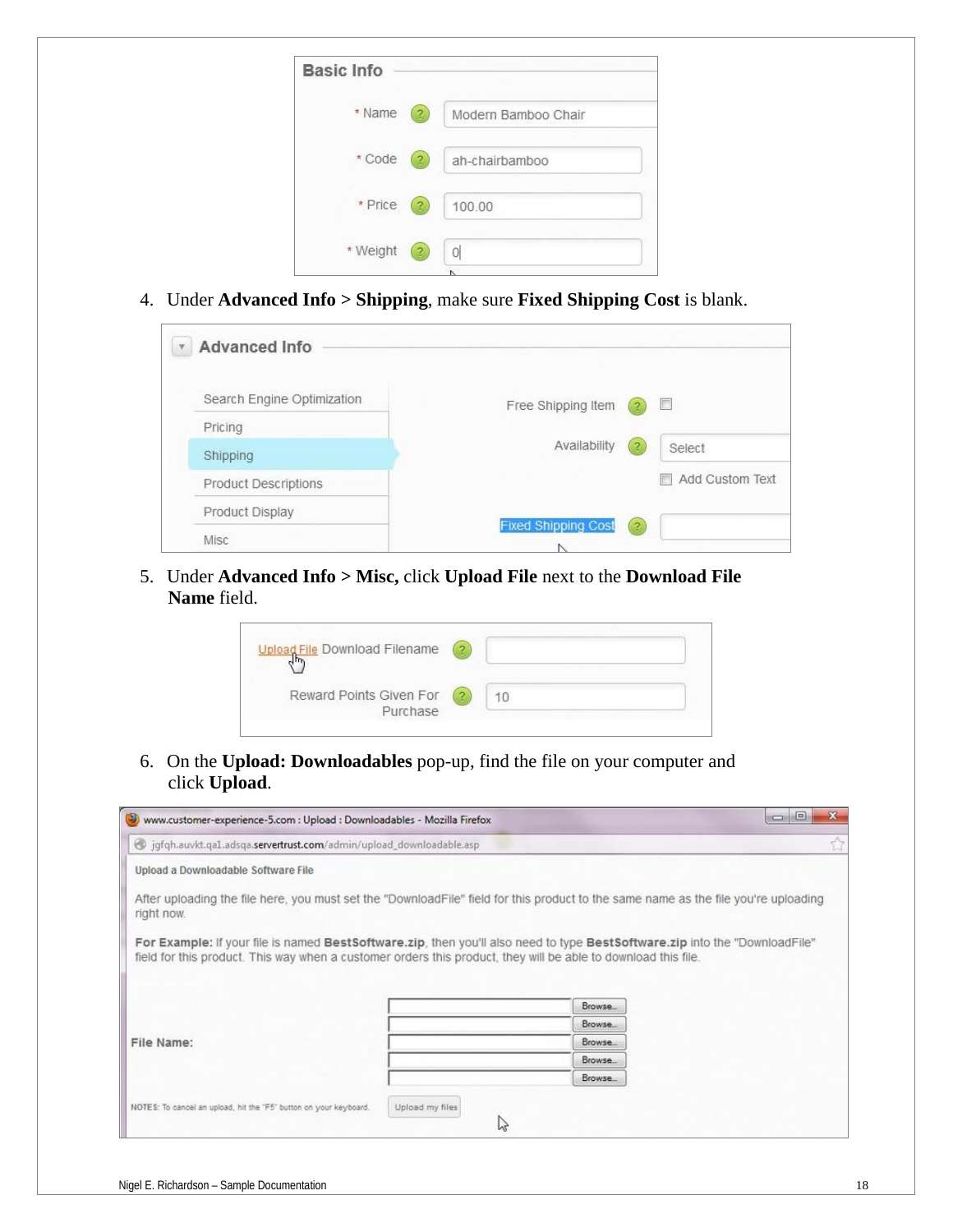7. Enter the filename in the **Download File Name** field.

| Uses Product Key Type(s)<br>사용자 사람은 일부분을 만들고 한 번째 가장을 가지고 있는 것이었다. | $\overline{2}$ |
|--------------------------------------------------------------------|----------------|
| Upload File Download Filename                                      | filename.zip   |

# 8. Click **Save**.

Repeat for each downloadable product.

# **In-Store Pickup**

In-Store Pickup is most often used by merchants with retail locations where customers can pick up their purchases. This method can be used with the Point of Sale system to sell products to customers in person.

This option is pre-configured as shipping method **ID 103,** and simply needs to be made active.

# **Note**

The In-Store Pickup method always appears to logged-in administrators in the shopping cart shipping options, regardless of whether it's active or not. However, this option is only displayed to customers when active.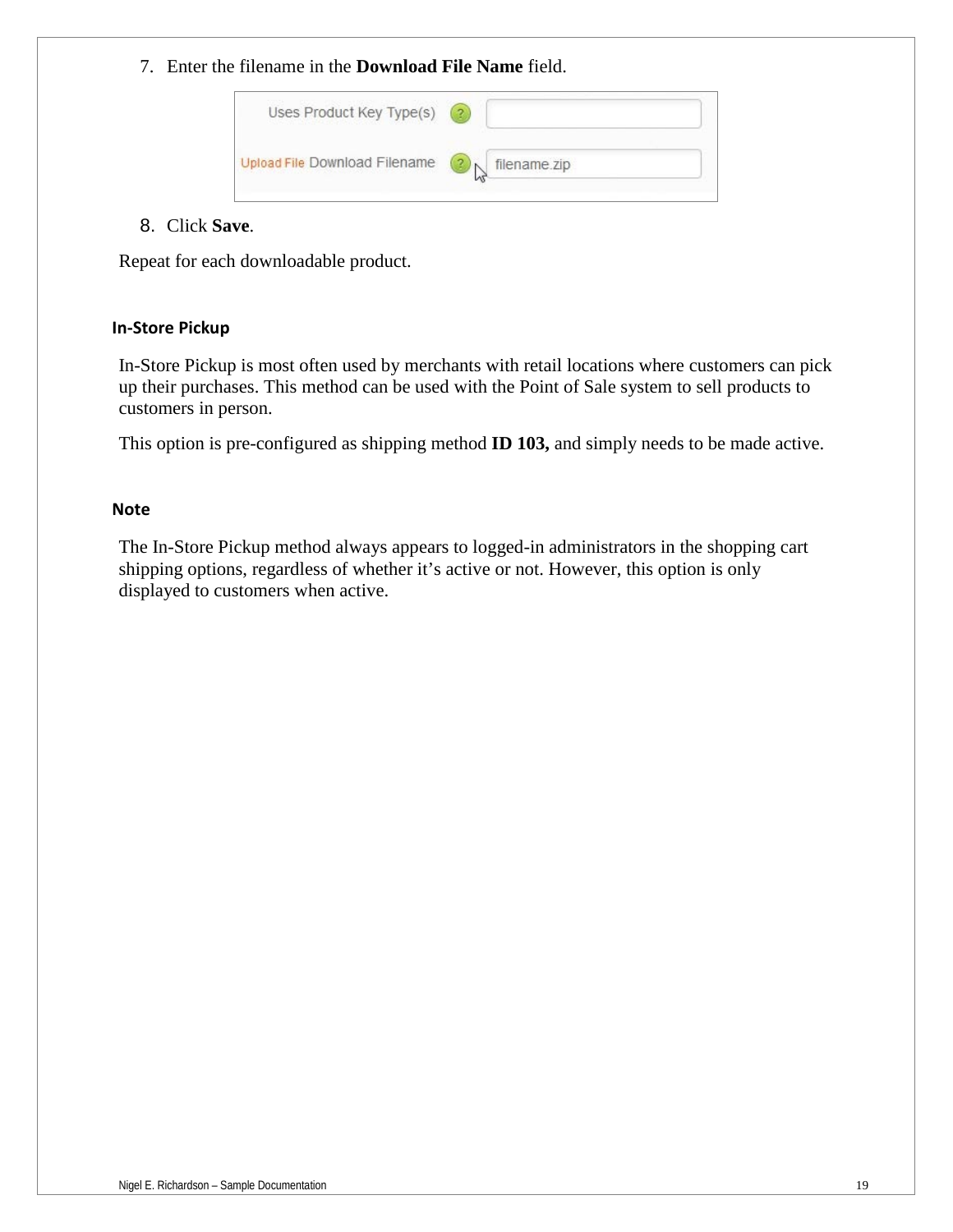# *Under the Hood*

This section is intended for advanced users who want to set up additional shipping methods or edit existing methods, or apply additional settings to all methods.

#### **Creating and Editing Shipping Methods**

You can also set up custom shipping methods, but don't delete any pre-configured shipping methods, as some of these must be present in Volusion in order for shipping functions to work properly. Furthermore, many shipping rates come preset with values specific for live rate functionality. Make methods inactive if you don't want to use them.

To access the shipping table:

- 1. Go to **Settings > Shipping**.
- 2. Click **Edit All** next to **Choose Carrier**.
- 3. Click **Add**, configure your custom shipping method as needed, then click **Save**.

The fields available when setting up or editing shipping methods are described below:

#### **Details**

| ID                     | The unique number used by the system to identify this method.                                  |
|------------------------|------------------------------------------------------------------------------------------------|
| Gateway                | The carrier for this method. This is only used for Live methods.                               |
| <b>System</b>          | This menu specifies which rate calculation type the method should use. Set to Live for         |
|                        | any method receiving live rates or <b>Backup</b> if the method will be providing a custom rate |
|                        | using the information in the Advanced Options settings. The other settings are for             |
|                        | specific methods such as Fixed, Free, Downloadable and so on.                                  |
| <b>Service Code</b>    | If this method is Live, this field should contain the exact name of the shipping method as     |
|                        | it is reported from a 3rd party API. Do not delete or modify this field for pre-configured     |
|                        | methods.                                                                                       |
| <b>Shipping</b>        | The name of the shipping rate as it will be displayed on the <b>Shipping Rates</b> dropdown.   |
| <b>Method Name</b>     |                                                                                                |
| <b>Shipping</b>        | Select this checkbox to make the shipping method active, deselect to make inactive.            |
| <b>Method Active</b>   |                                                                                                |
| <b>Shipping Order</b>  | This field determines the position of this method in the <b>Shipping Rates</b> dropdown.       |
| $\mathbf{B}\mathbf{v}$ | Letters and numbers can be entered here (e.g. A1 will display before B1, 88 before 89,         |
|                        | etc.)                                                                                          |

# **Apply This Shipping Method To**

| <b>Apply to All Countries and States</b> | Select if you want this shipping method to apply to all countries   |
|------------------------------------------|---------------------------------------------------------------------|
|                                          | and states. Deselect to enable the 2 following options.             |
| <b>Apply to Entire Countries</b>         | Select the countries to which this method applies.                  |
| <b>Apply to States/Provinces</b>         | Select the states or provinces to which this method applies. You    |
|                                          | do not need to include states or provinces that are within selected |
|                                          | countries.                                                          |

#### **However, Do Not Apply To**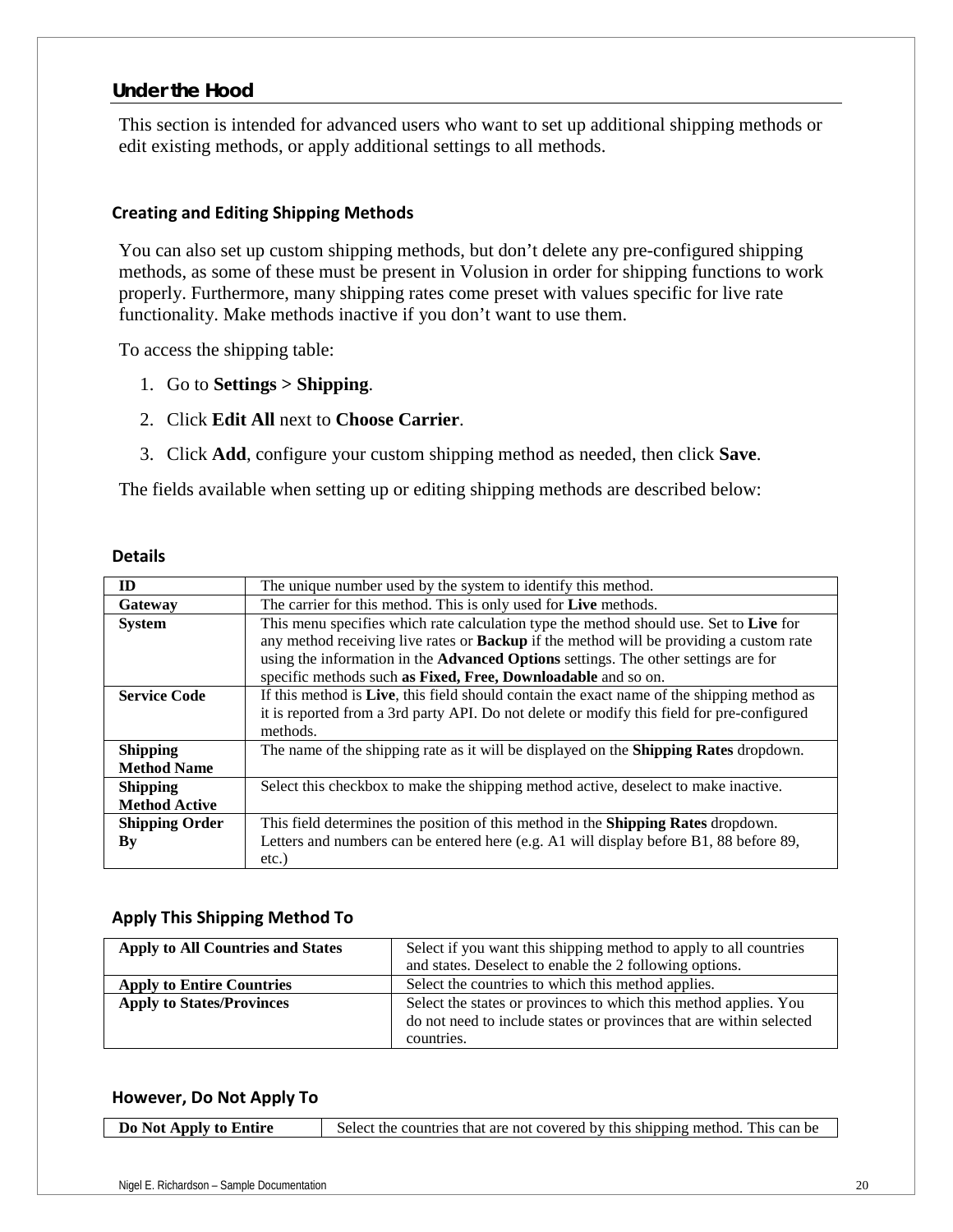| <b>Countries</b>                           | used in conjunction with the Apply to All Countries and States option<br>above, to limit the shipping method to all but those selected here.                                                                                                                                           |
|--------------------------------------------|----------------------------------------------------------------------------------------------------------------------------------------------------------------------------------------------------------------------------------------------------------------------------------------|
| Do Not Apply to<br><b>States/Provinces</b> | Select specific states or provinces that are not covered by this shipping<br>method. This can be used in conjunction with the Apply to Entire Countries<br>above. For example, you can set up a method to apply to the entire United<br>States, except the states of Alaska or Hawaii. |

# **Advanced Options**

These settings are only used if **Backup** is selected on the **System** dropdown.

| <b>Backup Base Rate</b>      | The base amount to charge if live rates are unavailable or for methods using a      |
|------------------------------|-------------------------------------------------------------------------------------|
|                              | specific fixed rate.                                                                |
| <b>Backup Cost Per Pound</b> | The cost per pound if live rates are unavailable or for methods using a specific    |
|                              | fixed cost per pound. Note that the value in this field will also be added to any   |
|                              | base rate defined in Backup Base Rate.                                              |
| <b>Extra Shipping Cost</b>   | Used to define an additional shipping cost for use with this rate.                  |
| <b>Extra Shipping Cost</b>   | Used if you want a percentage of the total calculated shipping cost added to the    |
| Percent                      | shipping amount charged to the customer.                                            |
| <b>Min Order Price</b>       | Setting a price in this field will restrict the method to only apply to orders that |
|                              | meets or exceeds this value.                                                        |
| <b>Max Order Price</b>       | Setting a price in this field will restrict the method to only apply to orders less |
|                              | than or equal to this value.                                                        |
| <b>Min Order Weight</b>      | Setting a value in this field will restrict the method to only apply to orders with |
|                              | a combined product weight equal to or greater than this value.                      |
| <b>Max Order Weight</b>      | Setting a value in this field will restrict the method to only apply to orders with |
|                              | a combined product weight equal to or less than this value.                         |

# **Advanced Shipping Settings**

These additional settings apply to all shipping methods, although some are only relevant to particular carriers.

| <b>Apply Tax to Shipping</b>          | If tax is to be charged on shipping costs, you should either:             |
|---------------------------------------|---------------------------------------------------------------------------|
|                                       | Select Tax When Taxable Items Exist, when you have to pay tax if          |
|                                       | items being shipped are taxable.                                          |
|                                       | Select Always Tax, if you have to pay tax on all shipping charges,        |
|                                       | regardless of whether any products have been marked as taxable.           |
| <b>Add Extra Shipping Cost</b>        | To add an additional charge for packing or handling on all orders, select |
|                                       | this box. You can then enter a fixed amount and/or a percent which will   |
|                                       | be added to shipping costs.                                               |
|                                       | For product specific handling charges, go to the product page, and enter  |
|                                       | this cost in the Fixed Shipping Cost field on the Advanced Settings >     |
|                                       | Shipping tab.                                                             |
| <b>Add Fixed Amount</b>               | See Extra Shipping Cost.                                                  |
| <b>Add Percent</b>                    | See Extra Shipping Cost.                                                  |
| <b>Enable Free Shipping</b>           | Select to enable free shipping on qualifying orders. Note that free       |
|                                       | shipping is offered in addition to the usual shipping methods.            |
| <b>Free Shipping Qualifying Price</b> | Enter the lowest qualifying order price for which free shipping is        |
|                                       | available.                                                                |
| <b>Free Shipping When Order Cost</b>  | If you want orders with a cost of 0 to be eligible for free shipping. For |
| is Zero                               | example, orders where the cost is completely covered by a coupon,         |
|                                       | discount or gift certificate.                                             |
| <b>Weight Units</b>                   | Select the weight units to use for calculating shipping. This can be      |
|                                       | pounds or kilograms.                                                      |
| <b>Add Extra Shipping Weight</b>      | If you use special packaging for all your orders, you can add a fixed     |
|                                       | additional weight for shipping calculations.                              |
| <b>Display Estimated Shipping on</b>  | Select this box if you want to display estimated shipping costs on        |
|                                       |                                                                           |